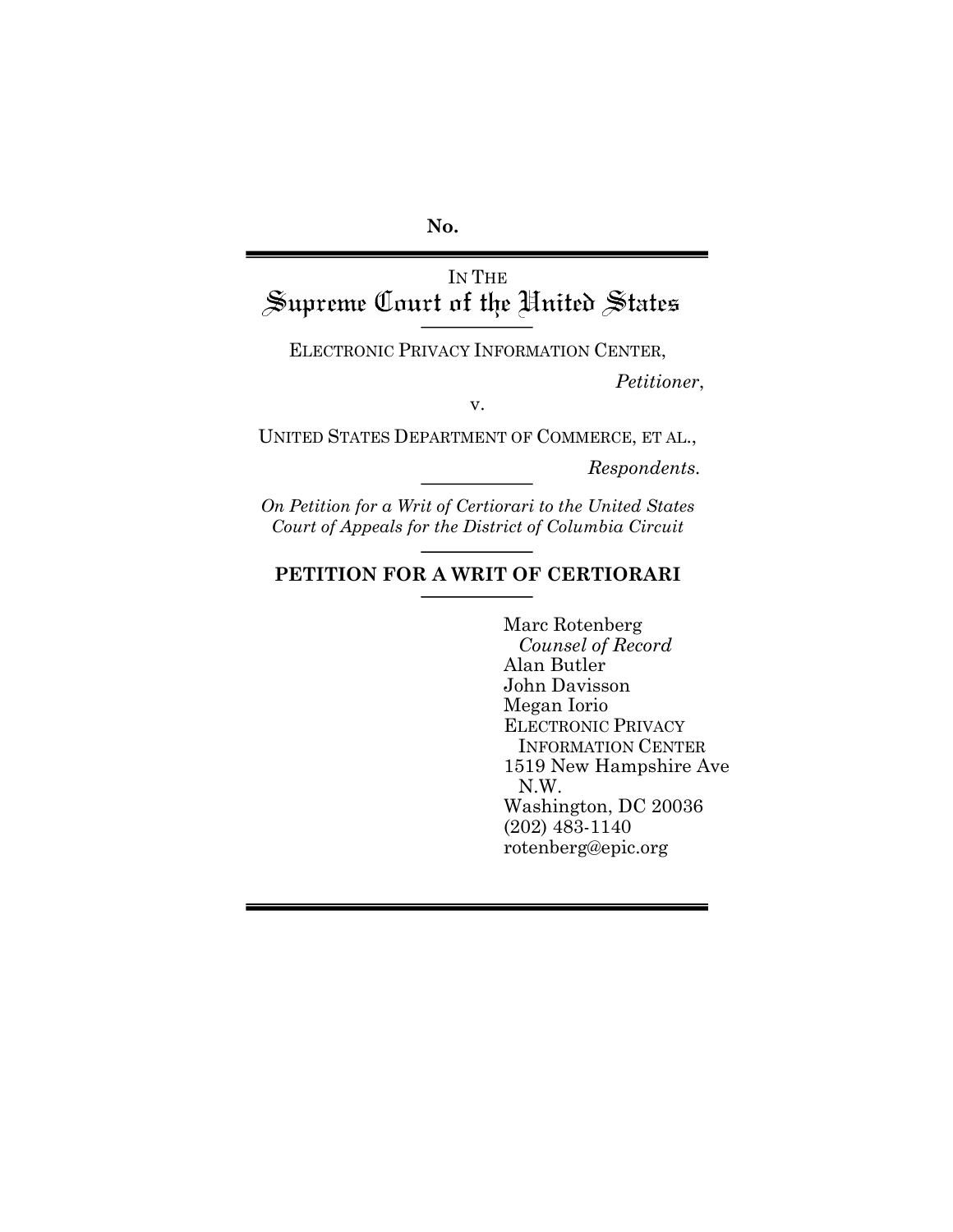## **QUESTIONS PRESENTED**

1. Does a plaintiff suffer an Article III injury in fact "when the plaintiff fails to obtain information which must be publicly disclosed pursuant to a statute," as this Court held in *Federal Election Commission v. Akins*, 524 U.S. 11, 21 (1998)?

2. Whether this Court should vacate the court of appeals' judgment pursuant to *United States v. Munsingwear, Inc.*, 340 U.S. 36 (1950)?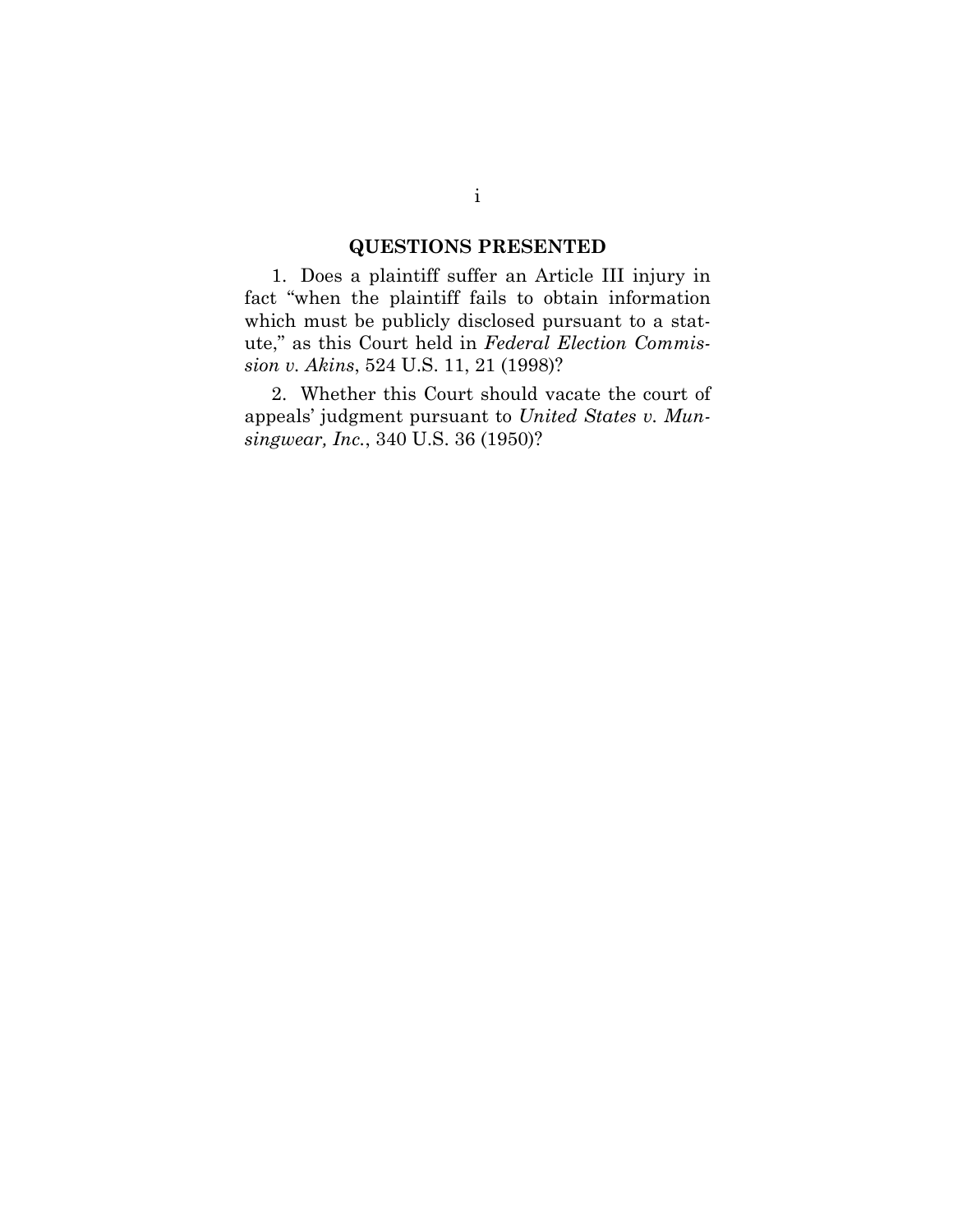#### **PARTIES TO THE PROCEEDING AND RULE 29.6 STATEMENT**

The petitioner, who was the plaintiff-appellant below, is the Electronic Privacy Information Center ("EPIC"). EPIC is a non-profit corporation in the District of Columbia with no parent corporation. No publicly held company owns a 10 percent or greater interest in EPIC.

The respondents, who were the defendant-appellees below, are:

1. The United States Department of Commerce.

2. The Bureau of the Census.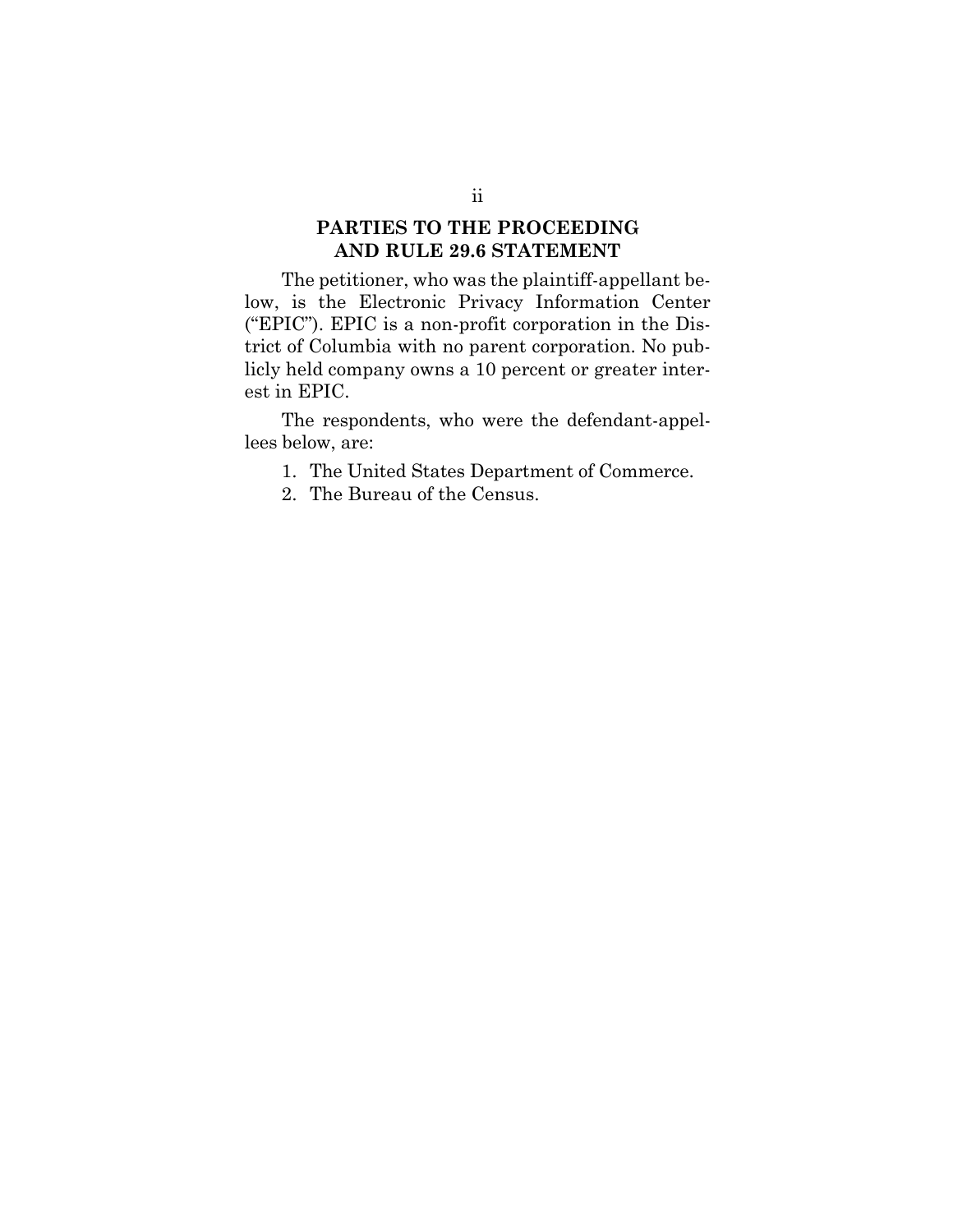# **TABLE OF CONTENTS**

| PARTIES TO THE PROCEEDING AND RULE        |
|-------------------------------------------|
|                                           |
|                                           |
|                                           |
|                                           |
|                                           |
| CONSTITUTIONAL & STATUTORY                |
|                                           |
|                                           |
|                                           |
| B. The Commerce Department's Attempt to   |
| Add a Citizenship Question to the 2020    |
|                                           |
| C. The Census Bureau's Failure to Analyze |
| the Impact of the Citizenship Question in |
| Published Privacy Impact Assessments7     |
| D. EPIC's Suit Seeking Completion and     |
| Publication of an Updated Privacy Impact  |
| Assessment Prior to Collection of         |
|                                           |
| $F_{\tau}$                                |
| G. This Court's Decision in Department of |
| Commerce v. New York and the Removal of   |
|                                           |
|                                           |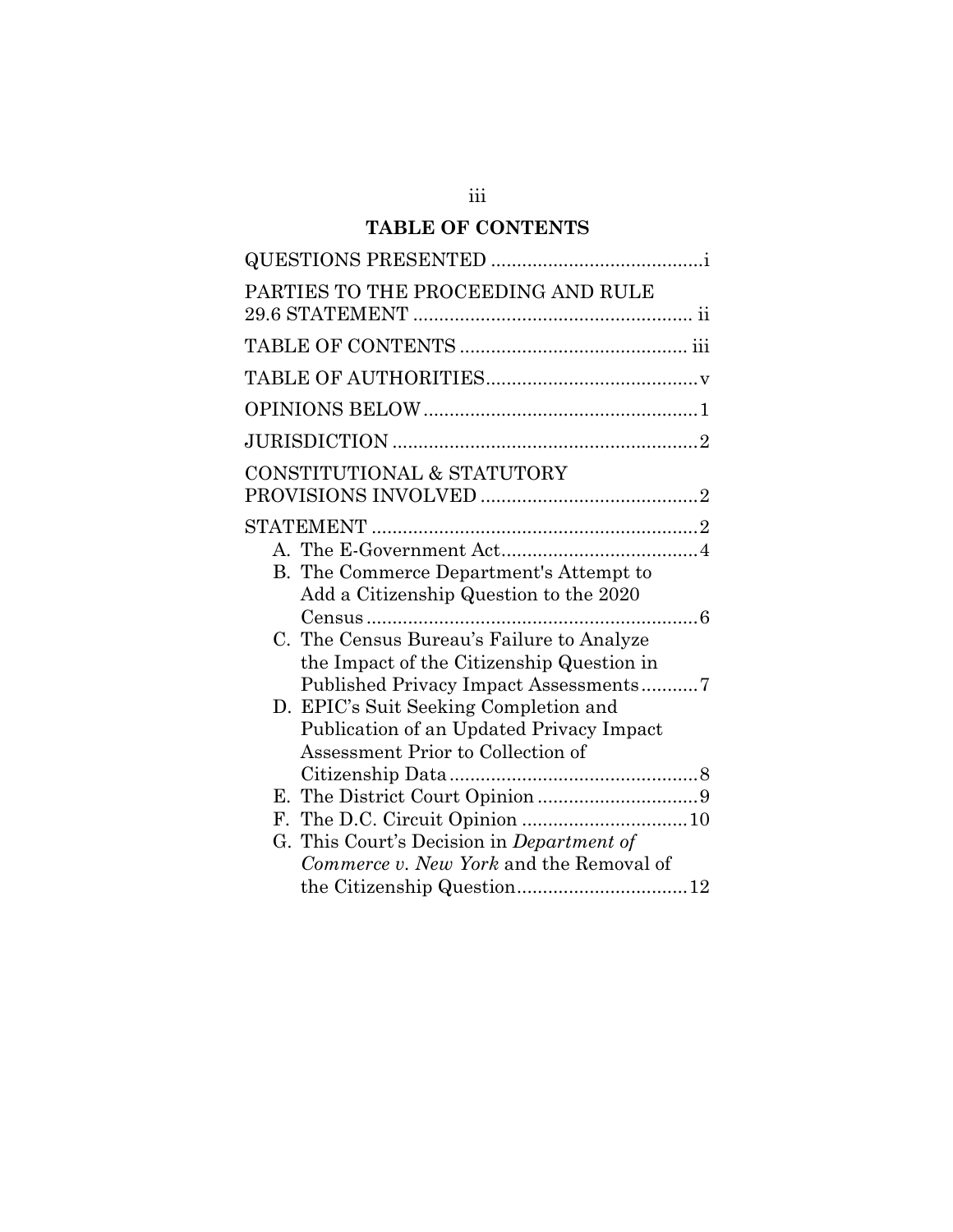| REASONS FOR GRANTING THE PETITION 13          |
|-----------------------------------------------|
| THE COURT OF APPEALS' DECISION CONFLICTS      |
| WITH DECISIONS OF THIS COURT HOLDING          |
| THAT A PARTY DENIED ACCESS TO                 |
| <b>INFORMATION TO WHICH IT IS LEGALLY</b>     |
| ENTITLED HAS STANDING TO SUE 14               |
| II. THE COURT OF APPEALS' DECISION DEEPENS AN |
| EXISTING CONFLICT OVER THE REQUIREMENTS       |
|                                               |
| <b>III.THE COURT OF APPEALS' DECISION IS</b>  |
| CONTRARY TO THE TEXT AND PURPOSE OF           |
| <b>SECTION 208 AND DIMINISHES PRIVACY</b>     |
| PROTECTION FOR PERSONAL DATA COLLECTED        |
|                                               |
| IV. THIS CASE RAISES JURISDICTIONAL ISSUES OF |
| NATIONAL IMPORTANCE THAT WARRANT THE          |
|                                               |
| V. THE JUDGMENT BELOW SHOULD BE VACATED       |
| <b>BECAUSE THE GOVERNMENT HAS RENDERED</b>    |
|                                               |
|                                               |
|                                               |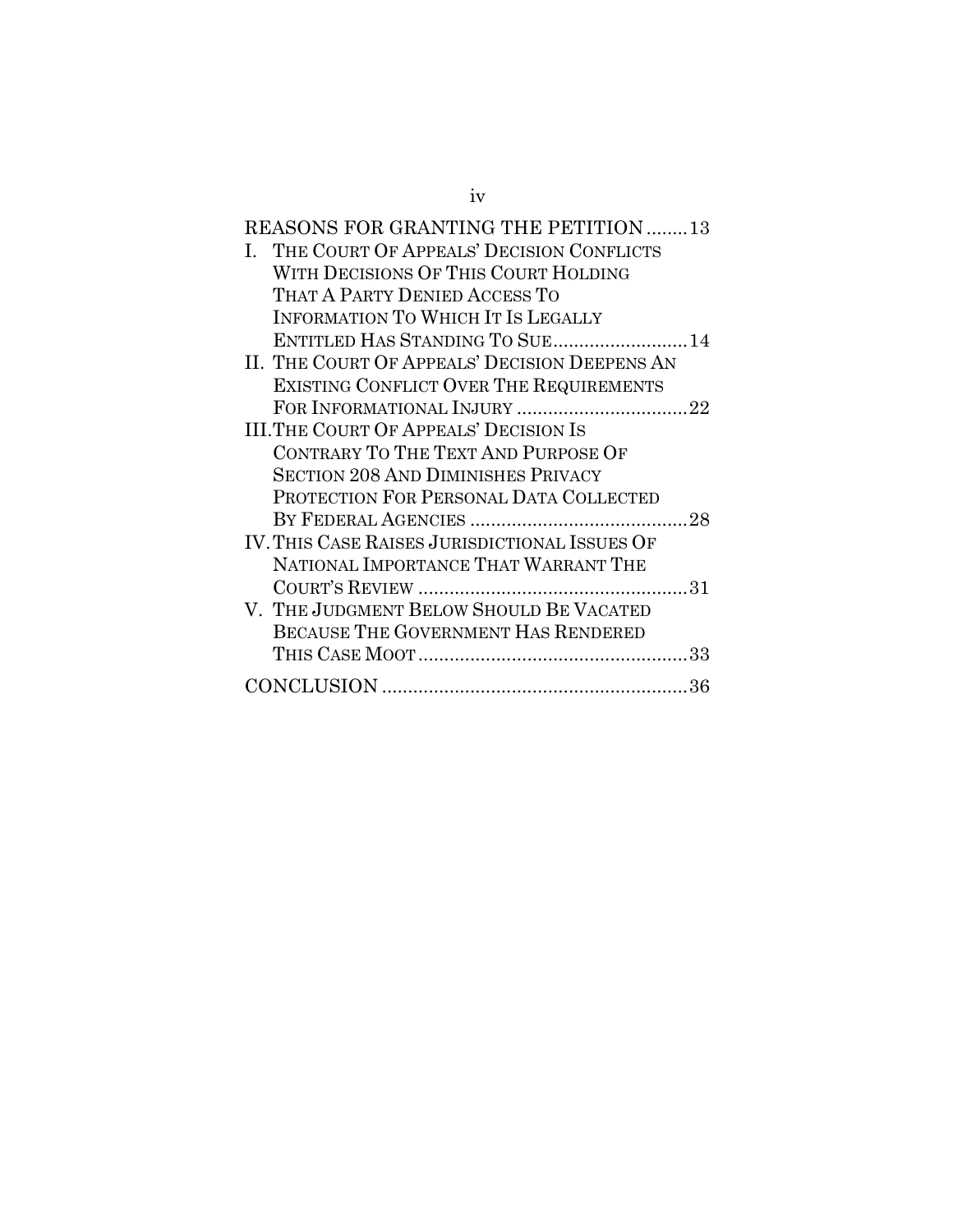# **TABLE OF AUTHORITIES**

# **CASES**

| Am. Canoe Ass'n, Inc. v. City of Louisa Water &<br>Sewer Comm'n,       |  |
|------------------------------------------------------------------------|--|
|                                                                        |  |
| Am. Soc. for Prevention of Cruelty to Animals v.<br>Feld Entm't, Inc., |  |
|                                                                        |  |
| Amanatullah v. Obama,                                                  |  |
| Arizonans for Official English v. Arizona,                             |  |
| Azar v. Garza,<br>138 S. Ct. 1790 (2018) (per curiam) 33               |  |
| Bank of Am. Corp. v. City of Miami, Fla.,                              |  |
| Casillas v. Madison Ave. Assocs., Inc.,                                |  |
| Chafin v. Chafin,                                                      |  |
| Charvat v. Mut. First Fed. Credit Union,                               |  |
| Church of Scientology of Cal. v. United States,                        |  |
| Church v. Accretive Health, Inc.,                                      |  |
| Ctr. for Bio. Diversity v. BP America Production<br>Co.,               |  |
|                                                                        |  |
| Dep't of Commerce v. New York,                                         |  |
|                                                                        |  |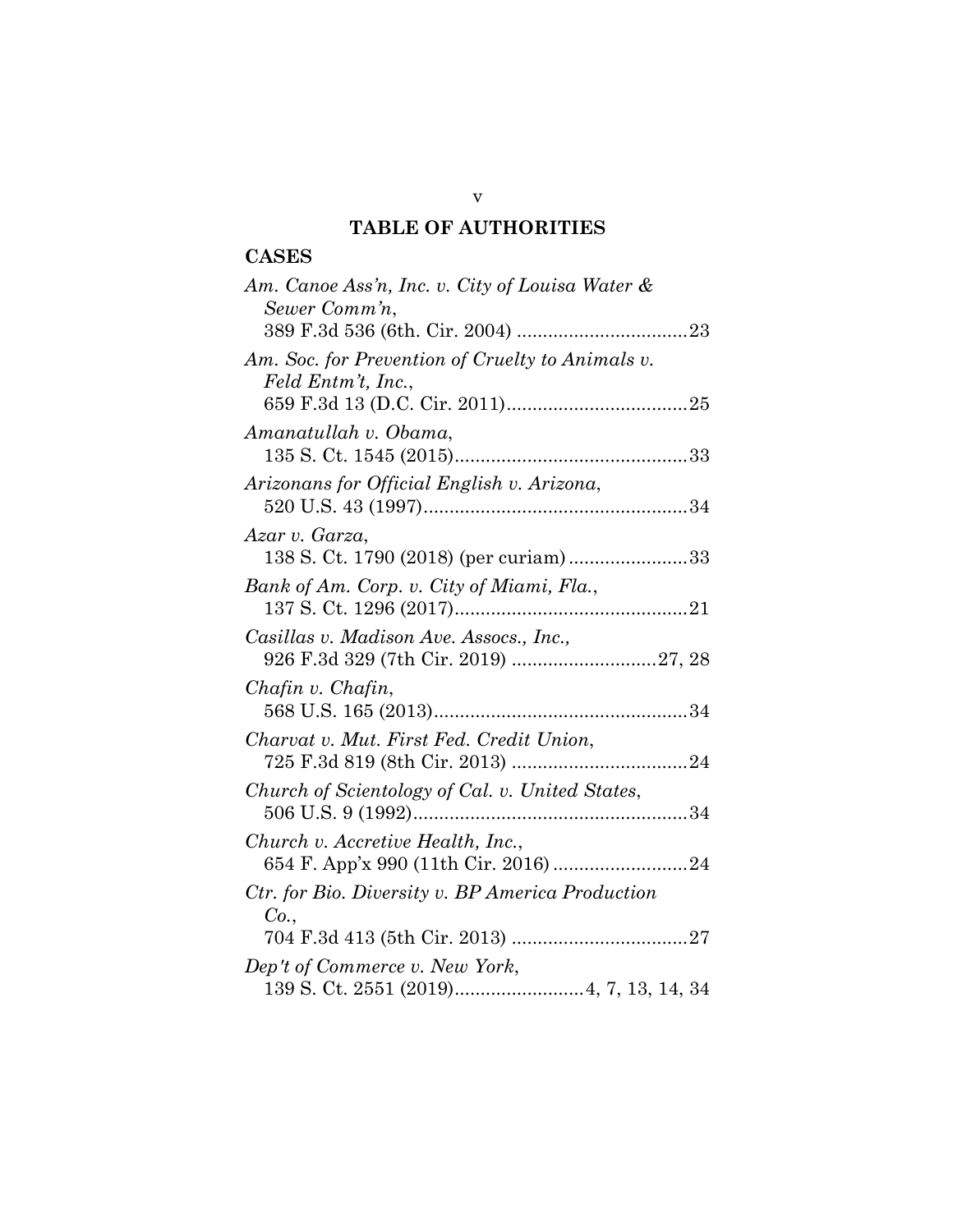| Dreher v. Experian Info. Solutions, Inc.,                                                                            |
|----------------------------------------------------------------------------------------------------------------------|
| Envtl. Def. Fund v. EPA,                                                                                             |
| EPIC v. Presidential Advisory Comm'n on<br><i>Election Integrity,</i><br>878 F.3d 371 (D.C. Cir. 2017) 3, 10, 15, 18 |
| Ethyl Corp. v. EPA,                                                                                                  |
| FEC v. Akins,<br>524 U.S. 11 (1998)2, 13, 14, 15, 16, 17, 20, 21, 22                                                 |
| Friends of Animals v. Jewell,<br>828 F.3d 989 (D.C. Cir. 2016) 18, 25                                                |
| Great W. Sugar Co. v. Nelson,                                                                                        |
| Groshek v. Time Warner Cable, Inc.,<br>865 F.3d 884 (7th Cir. 2017), cert. denied, 138                               |
| Havens Realty Corp. v. Coleman,                                                                                      |
| Heartwood, Inc. v. U.S. Forest Service,                                                                              |
| Huff v. TeleCheck Serv., Inc.,                                                                                       |
| Iron Arrow Honor Soc'y v. Heckler,                                                                                   |
| Lexmark Int'l, Inc. v. Static Control<br>Components, Inc.,                                                           |
|                                                                                                                      |
| Long v. Southeastern Penn. Transp. Auth.,                                                                            |
|                                                                                                                      |

vi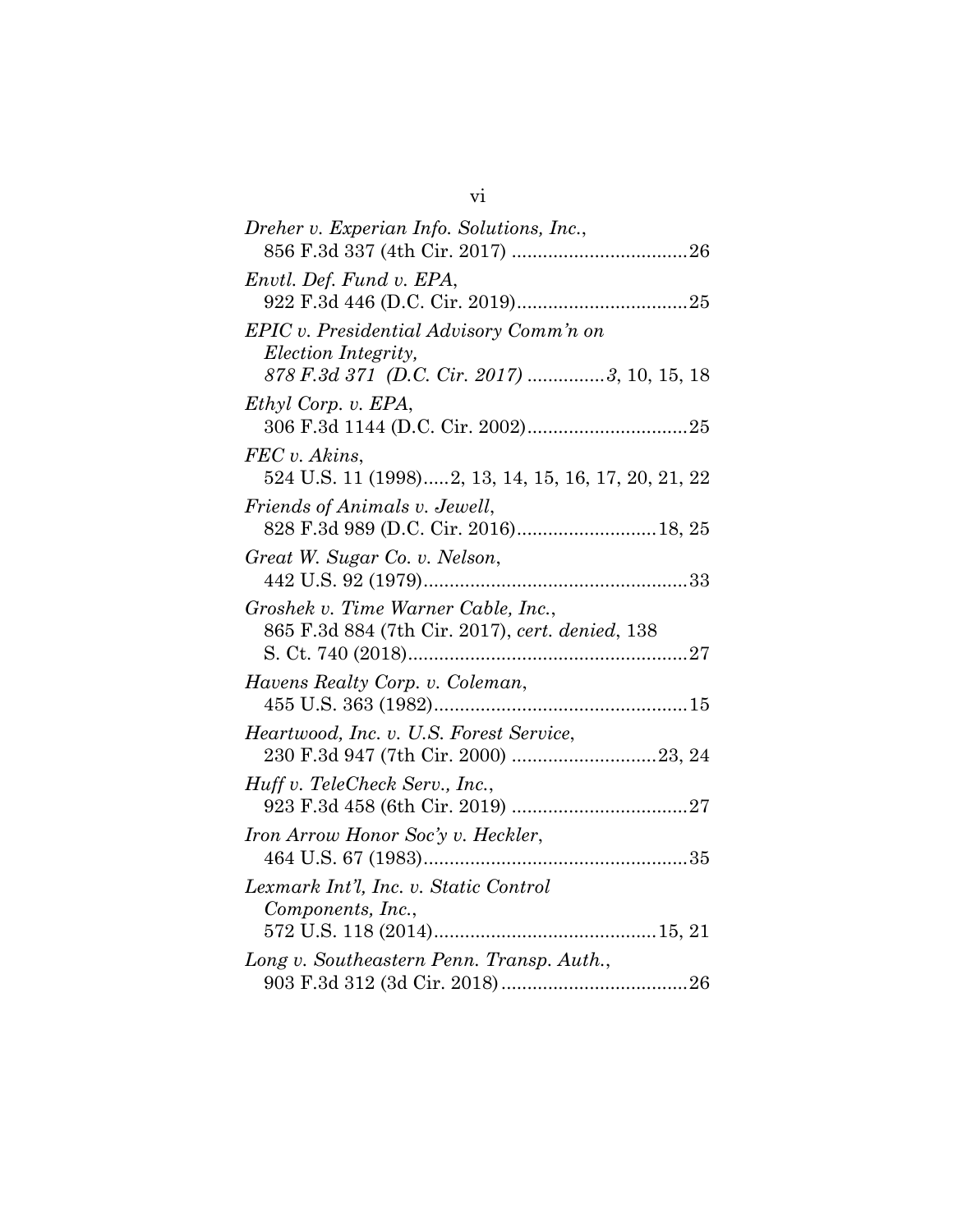| Marbury v. Madison,                                                                             |
|-------------------------------------------------------------------------------------------------|
|                                                                                                 |
| Public Citizen v. DOJ,<br>491 U.S. 440 (1989)13, 14, 16, 20, 22, 32, 33                         |
| Spokeo v. Robins,<br>136 S. Ct. 1540 (2016) 15, 17, 20, 21, 28, 31                              |
| Steel Co. v. Citizens for a Better $Env$ ,                                                      |
| Strubel v. Comenity Bank,                                                                       |
| Trump v. Hawaii,                                                                                |
| U.S. Bancorp Mortg. Co. v. Bonner Mall P'ship,                                                  |
| United States v. Munsingwear, Inc.,                                                             |
| Wellness Int'l Network, Ltd. v. Sharif,<br>135 S. Ct. 1932 (2015) (Roberts, J., dissenting)  32 |
| Wilderness Soc'y, Inc. v. Rey,                                                                  |
| <b>CONSTITUTIONAL PROVISIONS</b>                                                                |
|                                                                                                 |
| <b>STATUTES</b>                                                                                 |
| E-Government Act, Pub. L. No. 107-347, 116                                                      |
|                                                                                                 |
|                                                                                                 |
|                                                                                                 |
|                                                                                                 |
|                                                                                                 |
|                                                                                                 |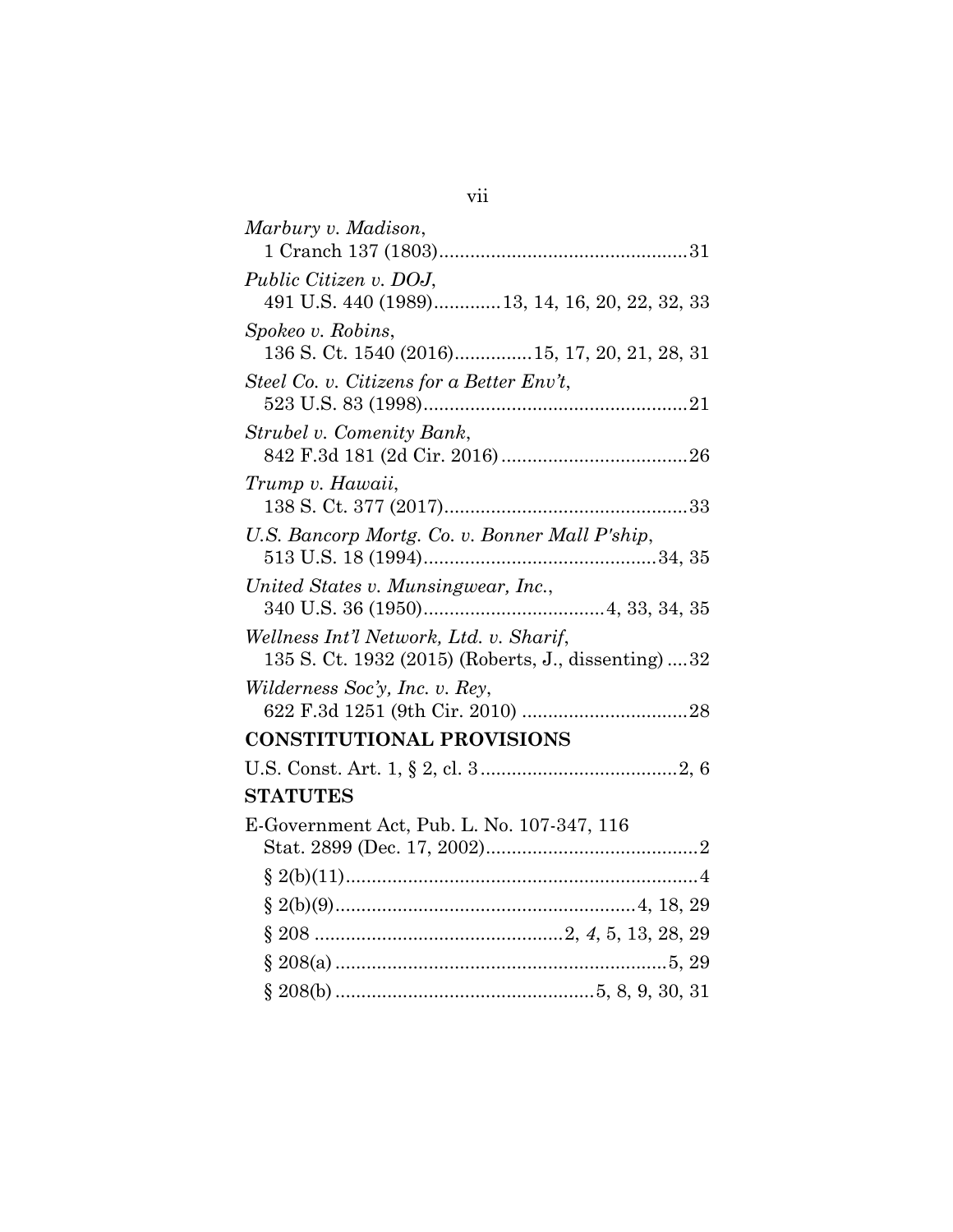| The Administrative Procedure Act, 5 U.S.C.                                                                                                                                                 |  |
|--------------------------------------------------------------------------------------------------------------------------------------------------------------------------------------------|--|
|                                                                                                                                                                                            |  |
|                                                                                                                                                                                            |  |
|                                                                                                                                                                                            |  |
| The Census Act, 13 U.S.C.                                                                                                                                                                  |  |
|                                                                                                                                                                                            |  |
|                                                                                                                                                                                            |  |
|                                                                                                                                                                                            |  |
|                                                                                                                                                                                            |  |
| 28 U.S.C.                                                                                                                                                                                  |  |
|                                                                                                                                                                                            |  |
|                                                                                                                                                                                            |  |
|                                                                                                                                                                                            |  |
| <b>OTHER AUTHORITIES</b>                                                                                                                                                                   |  |
| 13A Charles Alan Wright & Arthur R. Miller,<br>Federal Practice and Procedure § 3531.4 (3d)                                                                                                |  |
|                                                                                                                                                                                            |  |
| 148 Cong. Rec. 11,227 (2002) (statement of Sen.                                                                                                                                            |  |
| Exec. Order No. 13,880, Fed. Reg. 33,821, 33,821                                                                                                                                           |  |
|                                                                                                                                                                                            |  |
| Joshua B. Bolten, Director, Office of Mgmt. &<br>Budget, Executive Office of the President, M-<br>03-22, Memorandum for Heads of Executive<br>Departments and Agencies (Sept. 26, 2003) 30 |  |
| U.S. Census Bureau, 2020 Census (Oct. 19,                                                                                                                                                  |  |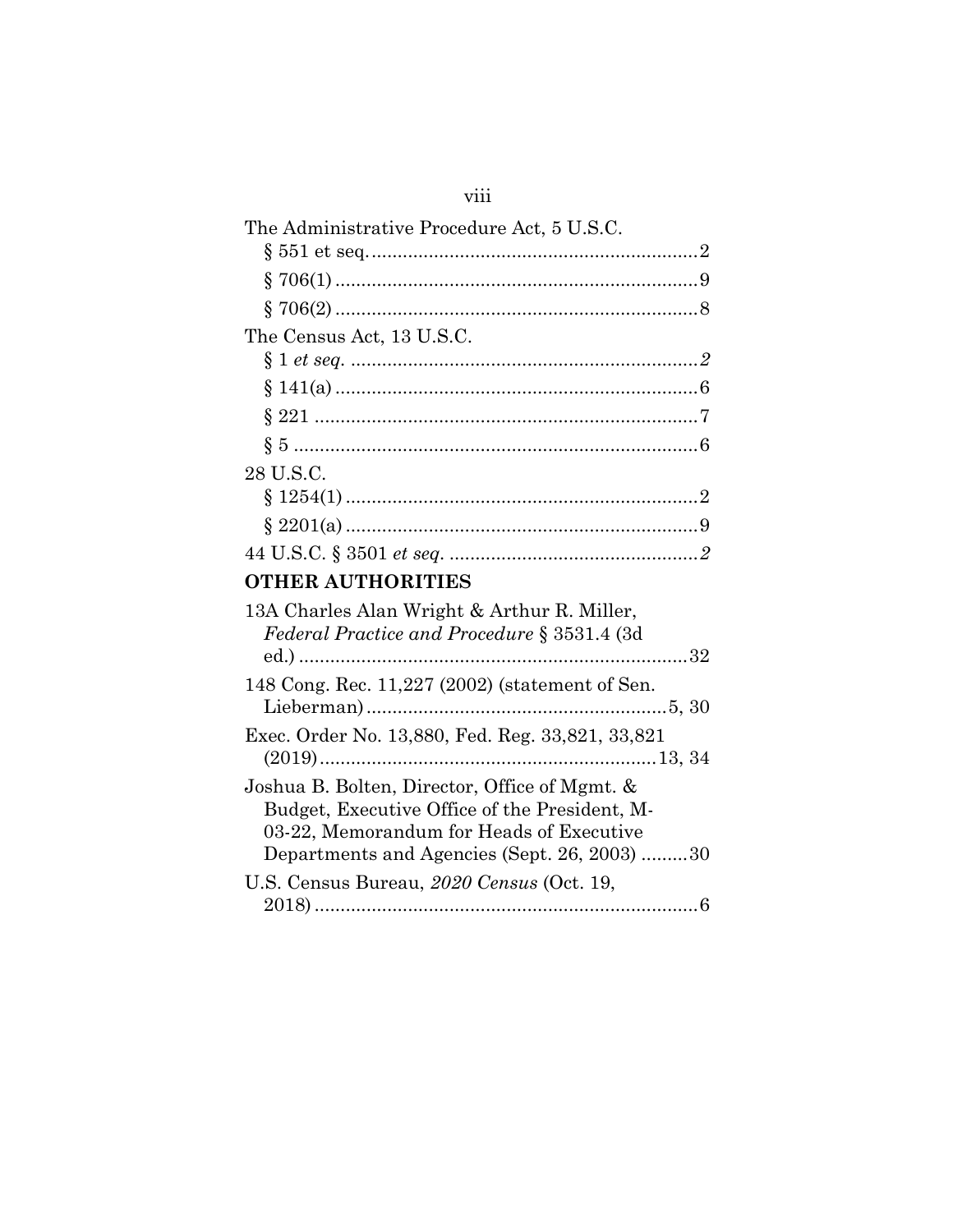# IN THE Supreme Court of the United States

No.

ELECTRONIC PRIVACY INFORMATION CENTER,

*Petitioner*,

v.

UNITED STATES DEPARTMENT OF COMMERCE, ET AL.,

*Respondents.*

*On Petition for a Writ of Certiorari to the United States Court of Appeals for the District of Columbia Circuit*

#### **PETITION FOR A WRIT OF CERTIORARI**

The Electronic Privacy Information Center ("EPIC") respectfully petitions for a writ of certiorari to review the judgment of the United States Court of Appeals for the District of Columbia Circuit in this case.

#### **OPINIONS BELOW**

The opinion of the court of appeals (App. 1a) is reported at 928 F.3d 95. The orders of the court of appeals denying panel rehearing, rehearing en banc, and vacatur and remand (App. 19a, 21a) are unreported. The opinion of the district court (App. 23a) is reported at 356 F. Supp. 3d 85.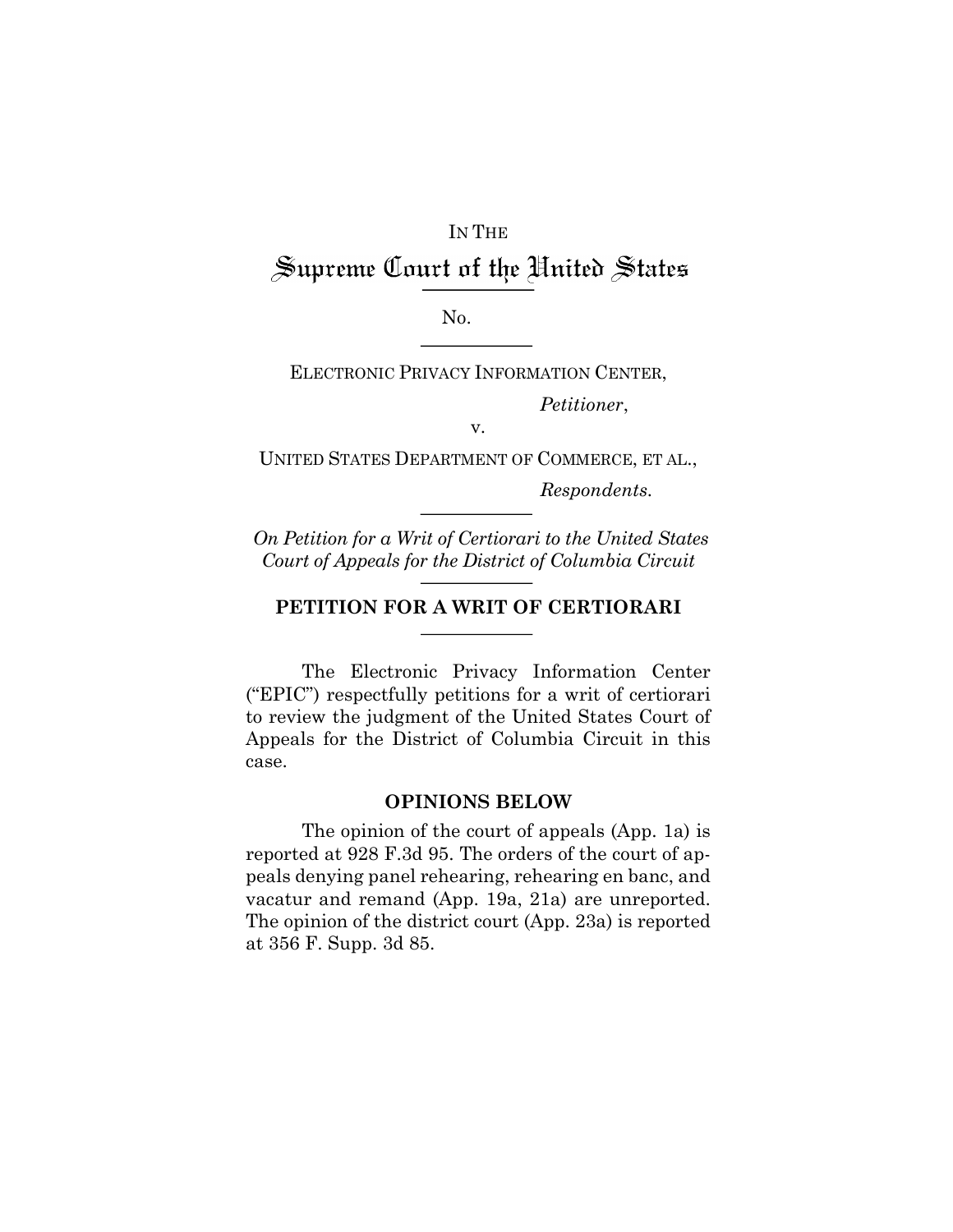#### **JURISDICTION**

The judgment of the court of appeals was entered on June 28, 2019. The petition for panel rehearing, rehearing en banc, or vacatur and remand was denied on September 16, 2019. This Court has jurisdiction under 28 U.S.C. § 1254(1).

## **CONSTITUTIONAL & STATUTORY PROVISIONS INVOLVED**

This case concerns section 208 of the E-Government Act, Pub. L. No. 107-347, 116 Stat. 2899 (Dec. 17, 2002); the Administrative Procedure Act; 5 U.S.C. § 551 *et seq.*; Article I, Section 2, Clause 3 of the U.S. Constitution; the Census Act, 13 U.S.C. § 1 *et seq.*; and the Paperwork Reduction Act, 44 U.S.C. § 3501 *et seq.*, which are reproduced in relevant part in the appendix to this petition. App. 49a–62a.

#### **STATEMENT**

As this Court has held, a plaintiff "suffers an 'injury in fact'" sufficient to establish Article III standing "when the plaintiff fails to obtain information which must be publicly disclosed pursuant to a statute." *FEC v. Akins*, 524 U.S. 11, 21 (1998). To establish such an injury, a plaintiff need only allege that—on its own "view of the law"—the plaintiff was denied information to which it is legally entitled. *Ibid.*

In this case, EPIC sought disclosure of privacy impact assessments ("PIA") from the Department of Commerce ("the Department") and the Census Bureau ("the Bureau") concerning the Bureau's plan to collect citizenship status data in the United States in the 2020 Census. Under section 208 of the E-Government Act, federal agencies are required to create and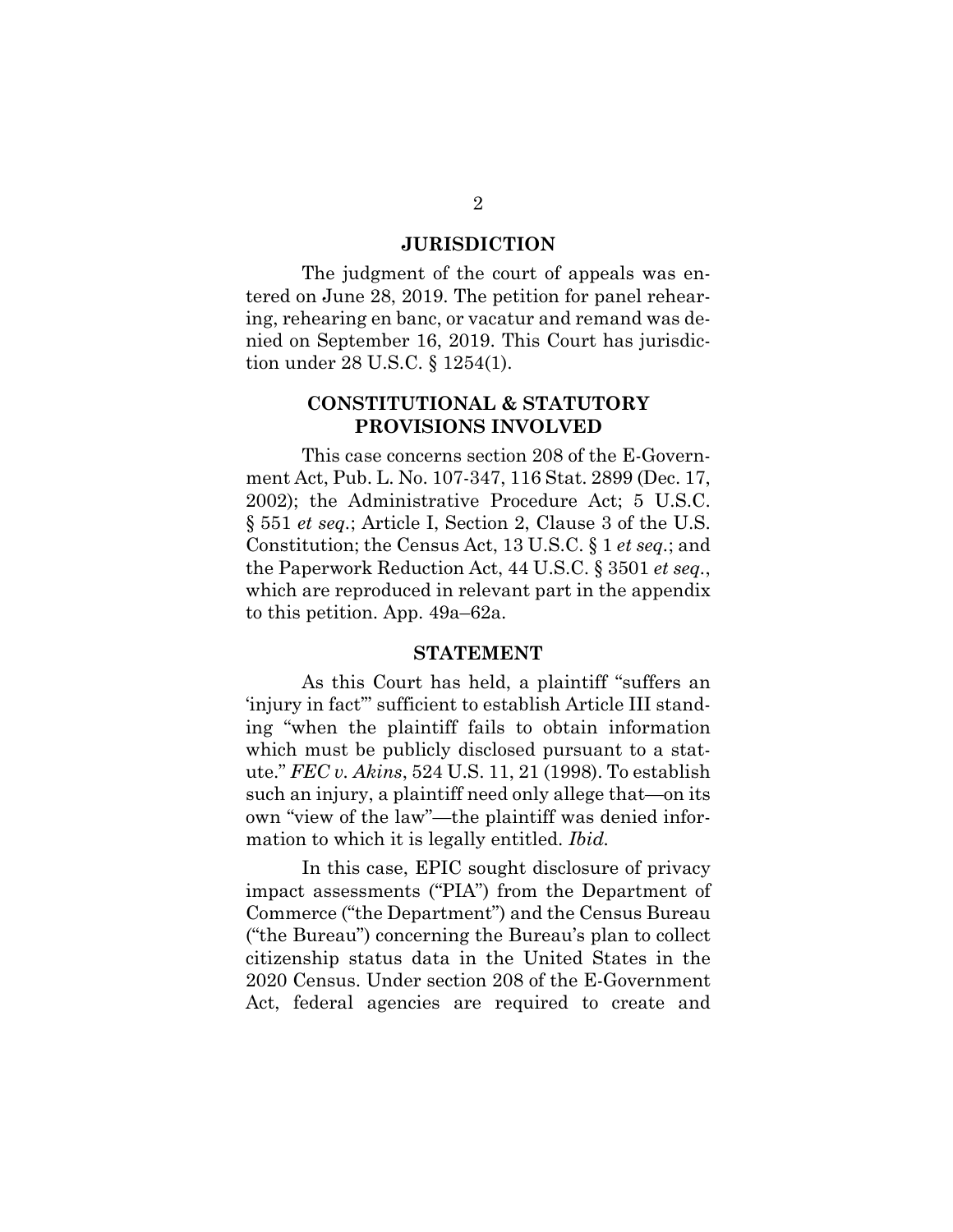publish a privacy impact assessment before initiating any collection of personally identifiable information. When EPIC was unable to obtain the privacy impact assessments it sought, EPIC filed suit against the Department and the Bureau to enforce the disclosure obligations in section 208. Subsequently, EPIC moved for preliminary injunctive relief to halt the Bureau's collection of citizenship data pending publication of the required assessments.

On appeal from the district court's denial of a preliminary injunction, the D.C. Circuit held that EPIC had not suffered an injury sufficient to support Article III standing. Although the court of appeals recognized that Congress established the E-Government Act to "provide increased opportunities for citizen participation in Government," and "[t]o make the Federal Government more transparent and accountable," App. 2a (quoting E-Government Act §§ 2(b)(2), (9)), the court nonetheless concluded that EPIC lacked standing based partly on a previous ruling of the D.C. Circuit. App. 6a–15a (citing *EPIC v. Presidential Advisory Comm'n on Election Integrity (PACEI)*, 878 F.3d 371, 379 (D.C. Cir. 2017)). In *EPIC v. PACEI*, the court held that EPIC, as an organization, was not the "type of plaintiff" and had not suffered the "type of harm," that Congress "had in mind" when it required agencies to publish PIAs. *PACEI*, 878 F.3d at 379. The ruling below goes even further, holding that *individuals*—here, EPIC's members—are not cognizably injured by an agency's unlawful failure to publish required privacy impact assessments. App. 13a-15a. Instead, the court held that individuals must show an additional, secondary harm beyond the denial of information that Congress has guaranteed to them—a requirement this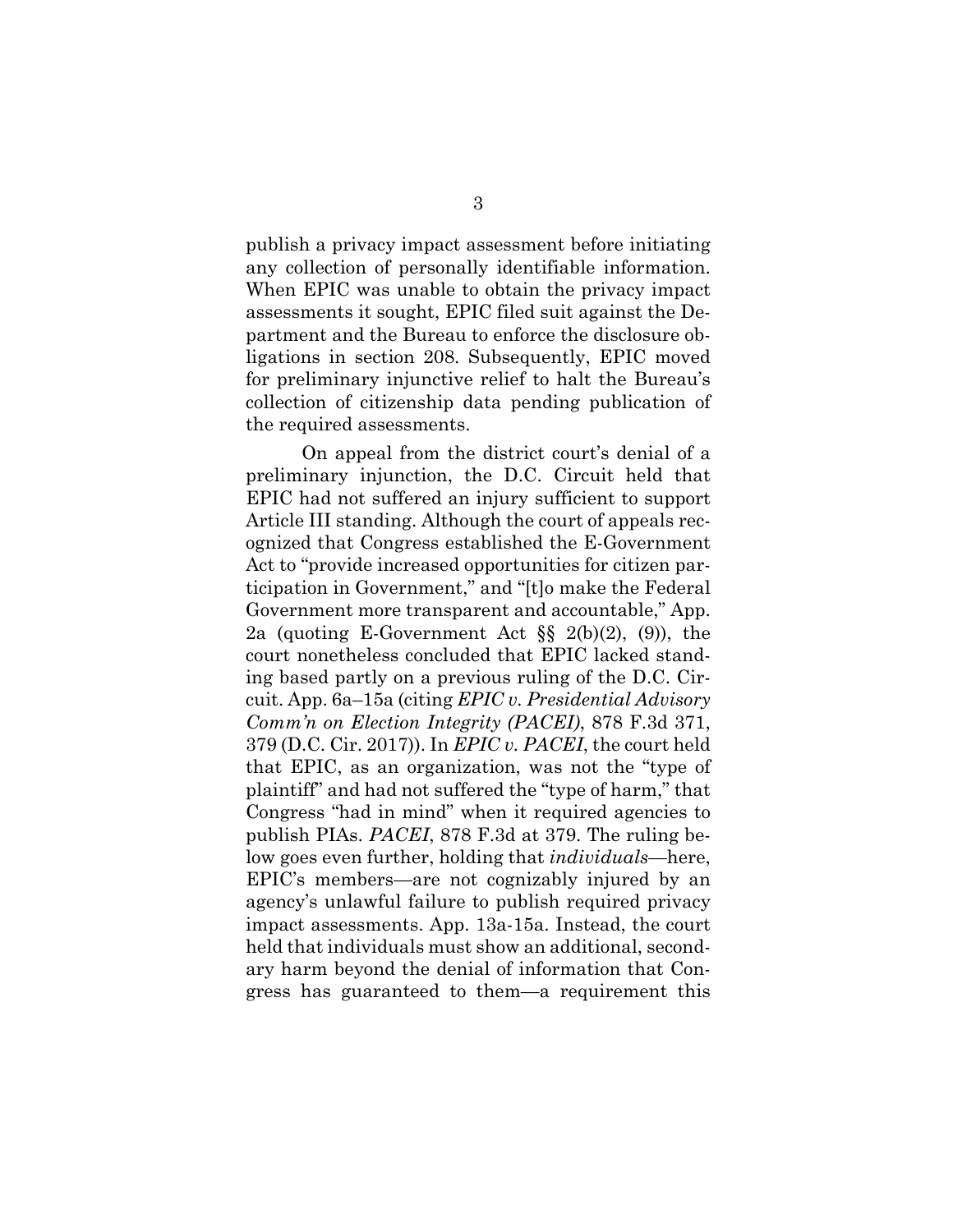Court has explicitly rejected for other public disclosure provisions. App. 14a.

The decision below warrants review because, first, it conflicts with decisions of this Court holding that an agency's failure to disclose information to which a litigant is entitled by statute is sufficient by itself to establish the injury in fact necessary for Article III standing. The court of appeals imposed an additional, artificial requirement for informational injury not supported by the Constitution or any of this Court's decisions. Second, the D.C. Circuit decision deepens a circuit split over the proper test for an informational injury. And third, the decision renders section 208 of the E-Government Act, which establishes foundational accountability obligations for federal government recordkeeping systems, essentially unenforceable.

Moreover, the decision of this Court in *Department of Commerce v. New York*, 139 S. Ct. 2551 (2019)—which resulted in the removal of the citizenship question from the 2020 Census—has rendered this case moot in its entirety. Vacatur is therefore warranted under *United States v. Munsingwear, Inc.*, 340 U.S. 36 (1950). If the Court agrees that this case is moot, it should grant certiorari and vacate the judgment of the court of appeals.

#### **A. The E-Government Act**

In 2002, Congress passed the E-Government Act with the aim of "provid[ing] enhanced access to Government information" and "mak[ing] the Federal Government more transparent and accountable." E-Government Act §§ 2(b)(9), (11); *see also* 148 Cong. Rec. 11,227 (2002) (statement of Sen. Lieberman)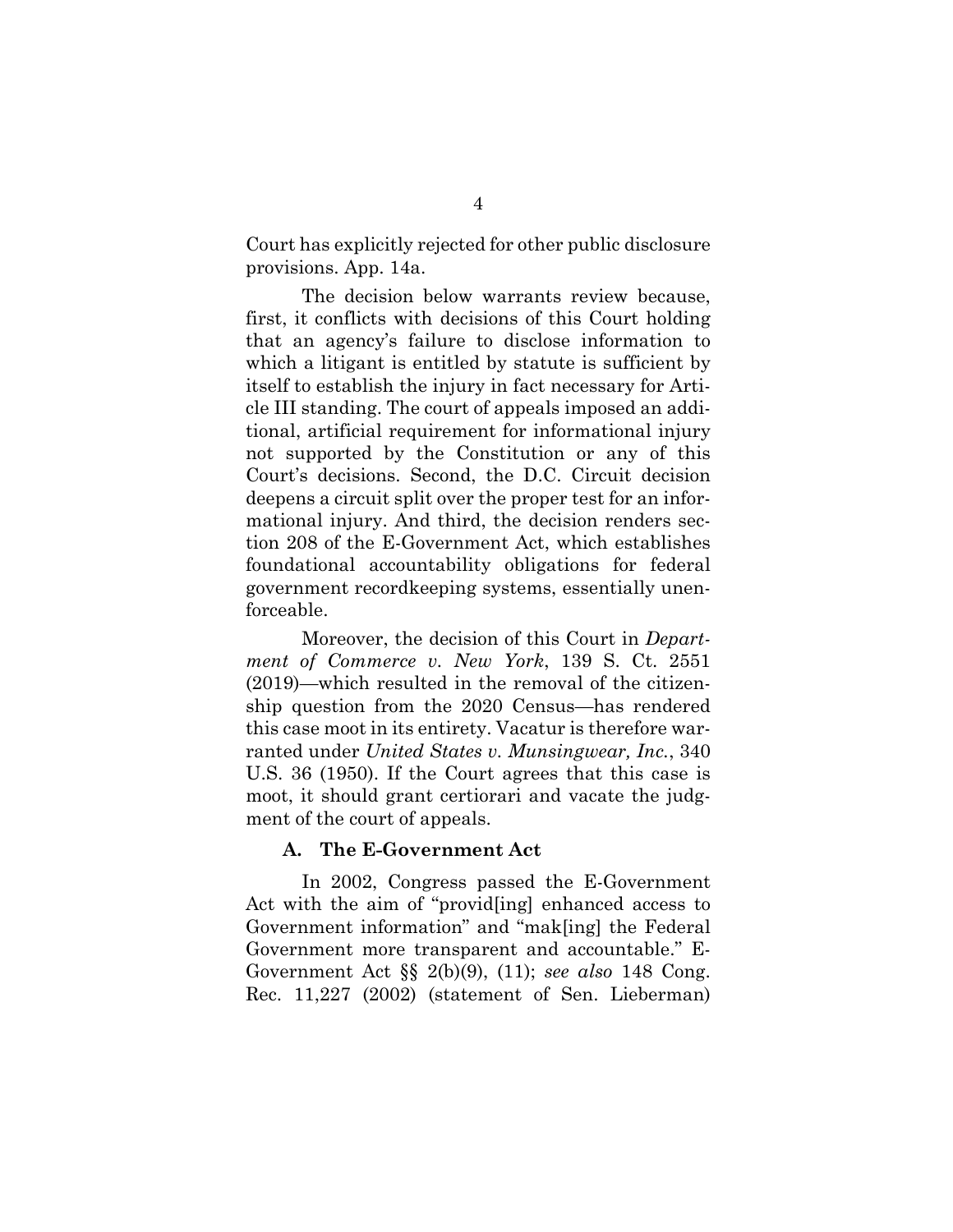(explaining that the Act is intended to "improv[e] the access of all citizens to the government services and information they rely on every day in their work and personal lives"). Among the "constituencies" accounted for in the Act are "the public access community," "privacy advocates," and "non-profit groups interested in good government." *Id.* at 11,228.

Section 208 of the Act requires federal agencies to conduct and publish a privacy impact assessment before acquiring personal data. E-Government Act § 208(a)–(b). Specifically, prior to "initiating a new collection" of "information in an identifiable form" from ten or more persons, the agency must "conduct a privacy impact assessment" and, "if practicable," "make the privacy impact assessment publicly available through the website of the agency, publication in the Federal Register, or other means." *Id.* § 208(b)(1)(A)– (B). Section 208 thus promotes the Act's overarching transparency goals and "ensure[s] sufficient protections for the privacy of personal information." § 208(a).

A privacy impact assessment must disclose, *inter alia*, "what information is to be collected"; "why the information is being collected"; "the intended use [by] the agency of the information"; "with whom the information will be shared"; "what notice or opportunities for consent would be provided"; and "how the information will be secured." *Id*. § 208(b)(2)(B)(ii). A privacy impact assessment must also be "commensurate with the size of the information system being assessed, the sensitivity of information that is in an identifiable form in that system, and the risk of harm from unauthorized release of that information[.]" *Id*.  $§ 208(b)(2)(B)(i).$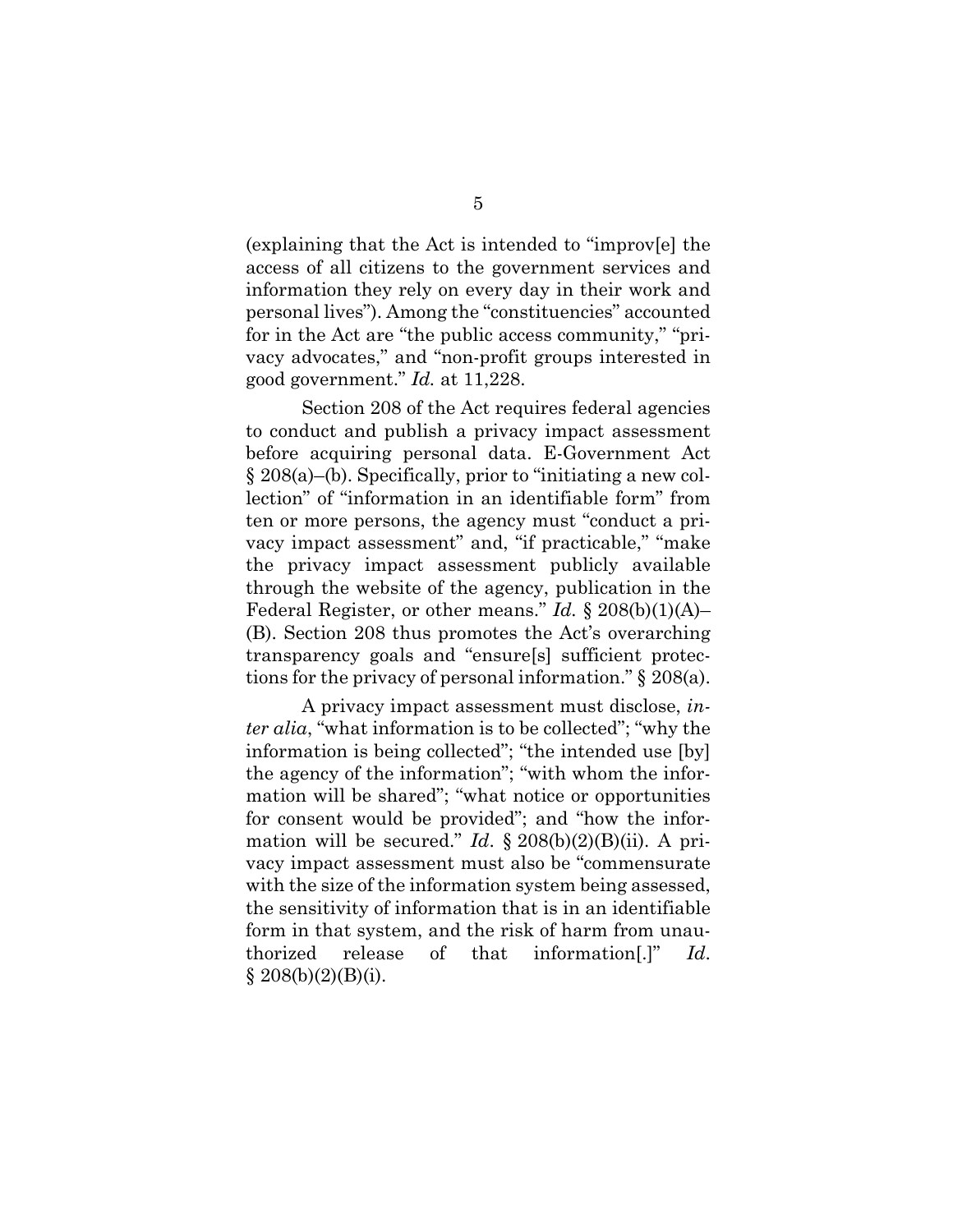## **B. The Commerce Department's Attempt to Add a Citizenship Question to the 2020 Census**

The U.S. Constitution requires that an "actual Enumeration" of persons be undertaken every ten years "in such Manner as [Congress] shall by Law direct." U.S. Const. Art. 1, § 2, cl. 3. To this end, Congress passed a series of laws directing the Secretary of Commerce to conduct the census, 13 U.S.C. § 141(a), and to determine the questions to be asked, 13 U.S.C. § 5. Congress also established the Census Bureau as an agency under the Department of Commerce to administer the census. 13 U.S.C.  $\S$  2. The next census will be in 2020. U.S. Census Bureau, *2020 Census* (Oct. 19, 2018).1

On March 26, 2018, Secretary of Commerce Wilbur Ross stated that he "ha[d] determined that reinstatement of a citizenship question on the 2020 decennial census [wa]s necessary" and that he was "directing the Census Bureau to place the citizenship question last on the decennial census form." C.A. App. 60. No such question appeared on the 2010 Census, C.A. App. 221, nor has the Bureau posed a citizenship question to all census respondents since the 1950 Census. *See* C.A. App. 53. Secretary Ross stated that the citizenship question was added in response to a December 2017 request by the Department of Justice ("DOJ"), which allegedly sought citizenship data to enable "more effective enforcement" of the Voting Rights Act. C.A. App. 53. As this Court has acknowledged, Secretary Ross's explanation for his decision was at odds

<sup>1</sup> https://www.census.gov/programs-surveys/decennial-census/20 20-census.html.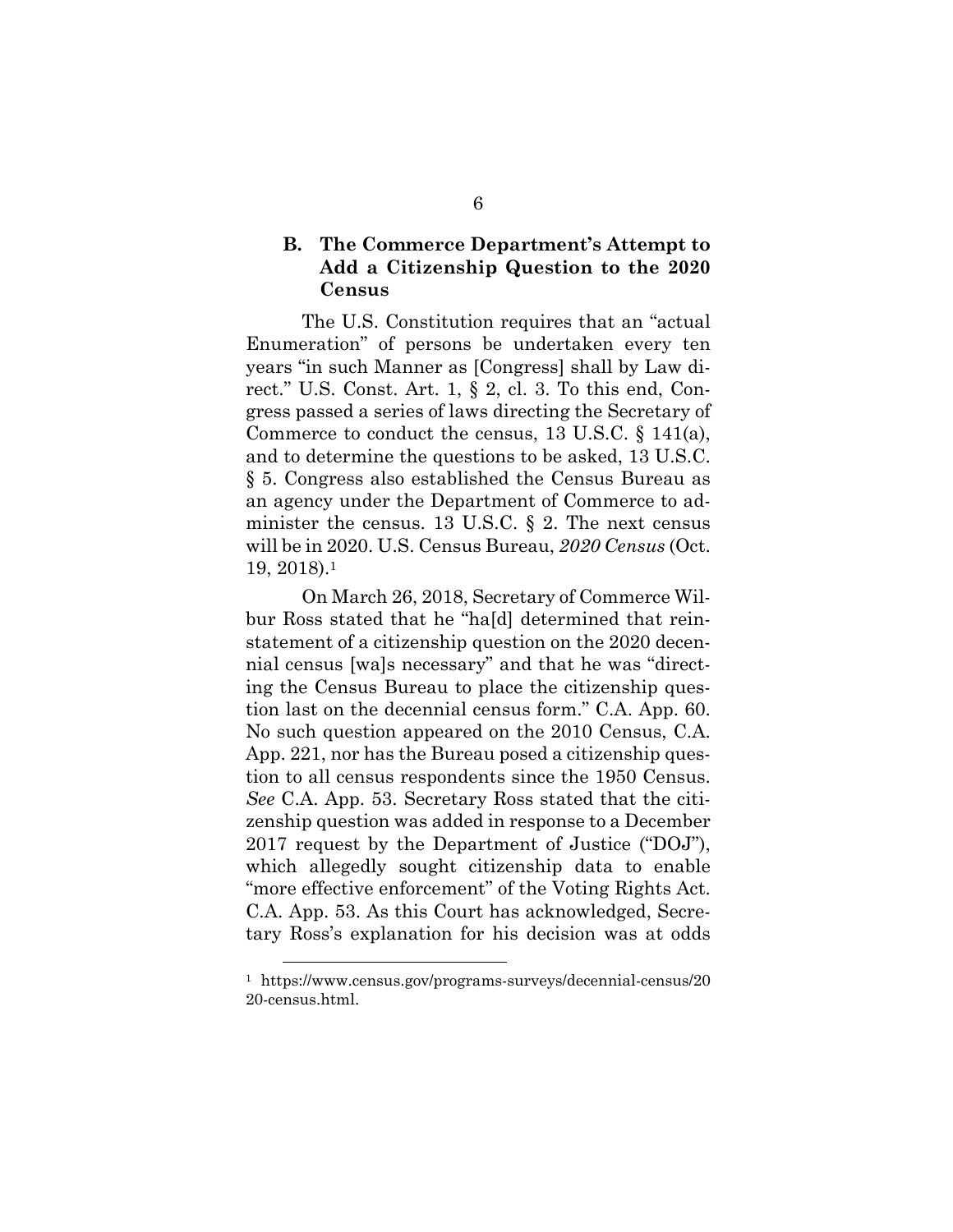with the extensive evidence uncovered in litigation over the citizenship question. *Dep't of Commerce*, 139 S. Ct. at 2575 (2019).

On March 28, 2018, the Bureau officially reported to Congress its intention to add a citizenship question to the 2020 Census. C.A. App. 61. The version of the question presented to Congress asked: "Is this person a citizen of the United States?" *Ibid.* Five responses were listed: "Yes, born in the United States"; "Yes, born in Puerto Rico, Guam, the U.S. Virgin Islands, or Northern Marianas"; "Yes, born abroad of U.S. citizen parent or parents"; "Yes, U.S. citizen by naturalization – *Print year of naturalization*"; and "No, not a U.S. Citizen[.]" *Ibid.*

The addition of a citizenship question to the 2020 Census posed a unique threat to privacy, personal security, and the accuracy of the census. Any person who refuses to answer "any of the questions . . . submitted to him in connection with any census"—or who willfully gives a false answer to a census question—is subject to criminal penalties. 13 U.S.C. §  $221(a)$ –(b). Thus, the citizenship question would have compelled respondents to reveal their citizenship status (and potentially immigration status), which could have in turn exposed individuals and their family members to investigation, sanction, and deportation.

## **C. The Census Bureau's Failure to Analyze the Impact of the Citizenship Question in Published Privacy Impact Assessments**

Following the announcement of the decision to add the citizenship question to the 2020 Census, EPIC sought the most recent privacy impact assessments for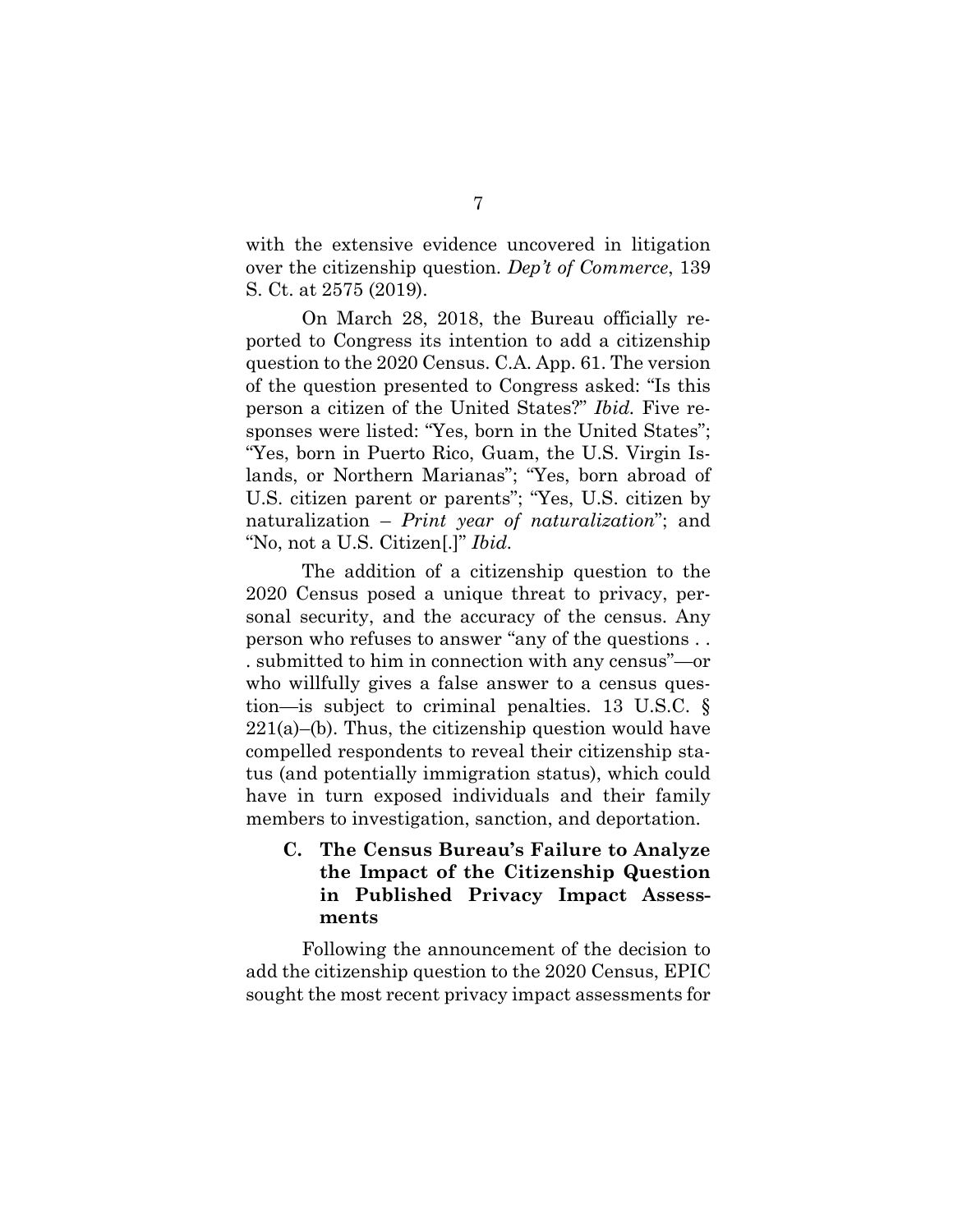five Bureau computer systems that the Bureau said would be used to collect and store data from the 2020 Census. *See* C.A. App. 133, 149, 153, 165, 168, 178, and 190. Although a recent privacy impact assessment existed for each system, three of the five did not mention citizenship data at all, while the two assessments that did mention citizenship data included no analysis of how the collection, maintenance, and dissemination of the data would affect the privacy of census respondents. *See* C.A. App. 136–37 (failing to list "citizenship" among the information collected); C.A. App. 180–81 (same); C.A. App. 192–93 (same); C.A. App. 148–63 (failing to analyze the privacy implications of collecting citizenship status information); C.A. App. 164–76 (same).

## **D. EPIC's Suit Seeking Completion and Publication of an Updated Privacy Impact Assessment Prior to Collection of Citizenship Data**

On November 20, 2018, EPIC filed the complaint in this case alleging that the Bureau had "failed to conduct *any* of the privacy analysis required by the E-Government Act for a major collection of personally identifiable information." C.A. App. 47. EPIC charged that the Defendants violated the E-Government Act and Administrative Procedure Act in two respects. First, EPIC alleged that the Defendants took unlawful action in violation of 5 U.S.C. § 706(2) and E-Government Act § 208(b) by initiating a new collection of information without first producing required privacy impact assessments. C.A. App. 48–49 (Count I). Second, EPIC alleged that the Defendants unlawfully withheld production of required privacy impact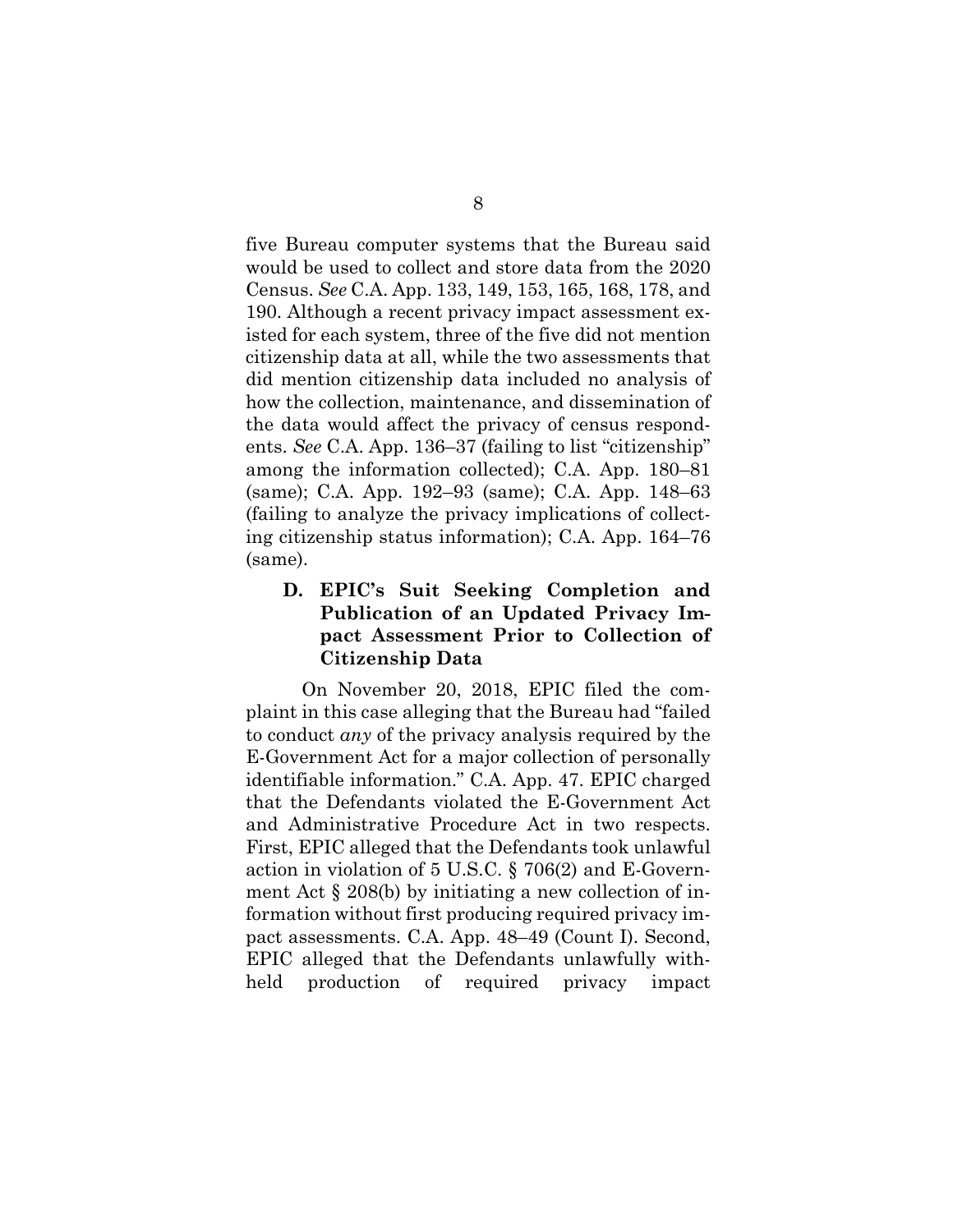assessments in violation of 5 U.S.C. § 706(1) and E-Government Act § 208(b). C.A. App. 49–50 (Count II). EPIC also brought a claim under the Declaratory Judgment Act, 28 U.S.C. § 2201(a). C.A. App. 50–51 (Count III). As relief, EPIC sought, *inter alia*, the suspension and revocation of the citizenship question until the Bureau's completion and publication of the required privacy impact assessments. C.A. App. 51.

On January 18, 2019, EPIC moved for a preliminary injunction to prevent the Government from collecting citizenship status information pending final resolution of EPIC's claims. Pl.'s Mot. Prelim. Inj. The Bureau opposed EPIC's motion on the merits but did not dispute that EPIC had "associational standing to challenge the Defendants' alleged failure to publish a PIA consistent with the requirements of section 208 of the E-Government Act[.]" Defs.' Opp'n at 19–20.

#### **E. The District Court Opinion**

On February 8, 2019, the district court denied EPIC's motion for a preliminary injunction on the view that EPIC was unlikely to succeed on the merits. App. 24a. Although the court acknowledged that Secretary Ross's March 26, 2018 letter announcing the citizenship question "constitutes final agency action," App. 31a, the court reasoned that the Bureau's duty to conduct, review, and publish the requisite privacy impact assessments would not come due "until the Bureau mails its first set of [census] questionnaires to the public in January 2020," App. 30a. In dicta, the district court also said that EPIC was not likely to suffer irreparable harm because the collection of citizenship data was not imminent. App. 43a. The court did not consider whether EPIC had standing.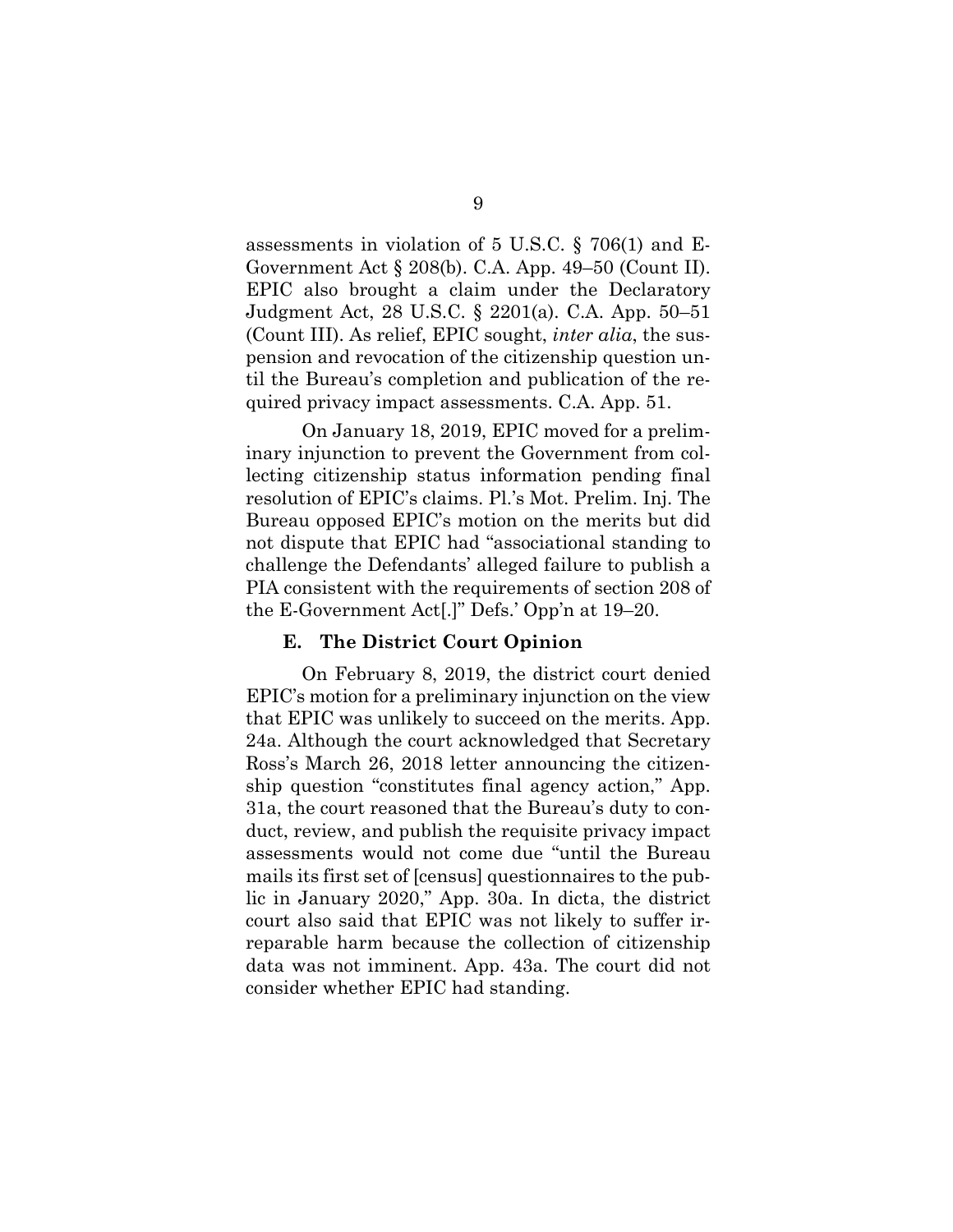#### **F. The D.C. Circuit Opinion**

EPIC appealed the district court's denial of a preliminary injunction. On June 28, 2019, the court of appeals vacated the district court's judgment and directed the district court to dismiss EPIC's case because, "*as a matter of law*," EPIC lacked both organizational and associational standing to bring claims under the E-Government Act. App. 16a (emphasis in original).

The court rejected EPIC's assertion of organizational standing based in part on the D.C. Circuit's earlier decision in *EPIC v. PACEI*, 878 F.3d 371. In *PACEI*, EPIC had challenged the Presidential Advisory Commission's authority to collect personal voter data without first publishing the privacy impact assessment required by section 208 of the E-Government Act. *Ibid.* The court below wrote that, in *PACEI*, "EPIC did not have organizational standing to compel the publication of a PIA or to seek an injunction barring the collection of information" because "EPIC was unable to show how the failure to publish a PIA concretely injured its organizational interest." App. 8a. The court restated its holding from *PACEI* that "§ 208 did not confer an informational interest on EPIC as an organization, and any resources spent obtaining information that would otherwise have been in a PIA was a 'selfinflicted budgetary choice that cannot qualify as an injury in fact.'" *Ibid*. The court concluded the "same reasoning applies to the present complaint." *Ibid*.

The court then addressed EPIC's assertion of associational standing. The Court recognized EPIC can claim associational standing as a membership organization. App. 9a. Nevertheless, the court concluded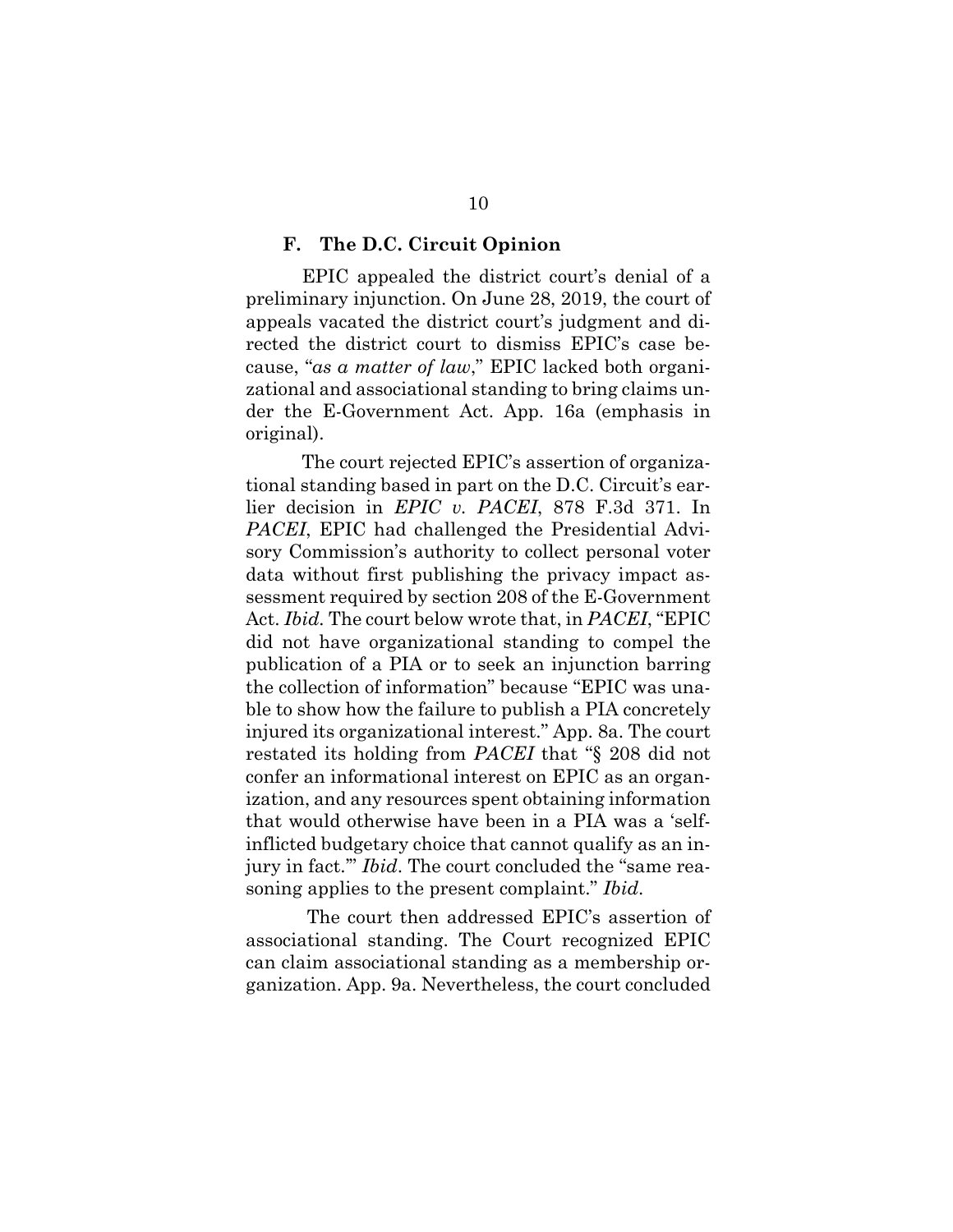that EPIC's members would not suffer informational or privacy injuries from the Bureau's failure to publish the required PIAs. App. 10a.

First, the court determined that EPIC could not show a concrete privacy injury unless EPIC demonstrated "how a delayed PIA would lead to a harmful disclosure" of private information. *Ibid*. The court reasoned that because the law prohibits the Bureau from disclosing census data to third parties, and "EPIC has not convinced us that a delay in receiving a PIA will make the Census Bureau any less likely to comply with these laws," EPIC was relying on a "speculative" chain of possibilities' that cannot establish an injury." App. 11a. The court also rejected EPIC's assertion of standing based on its members' constitutional privacy interest in keeping their citizenship data private from the government. App. 11a–12a. The court determined that "EPIC has not shown that the timing for publishing PIAs is plausibly connected to the government's collection of private information that it would not otherwise collect" because "the principal purpose of the impact assessment is *not* to deter collection in the first place, but instead to improve upon an agency's storage and sharing practices." App. 12a (emphasis in original).

Finally, the court concluded that EPIC lacked associational standing to sue on behalf of its members because EPIC's members would not suffer the "type of harm Congress sought to prevent by requiring disclosure." App. 13a. The court relied on its own interpretation of the E-Government Act in *PACEI*—*not* EPIC's reading of the statute—that § 208 "is directed at individual *privacy*" and protects individuals "by requiring an agency to fully consider their privacy before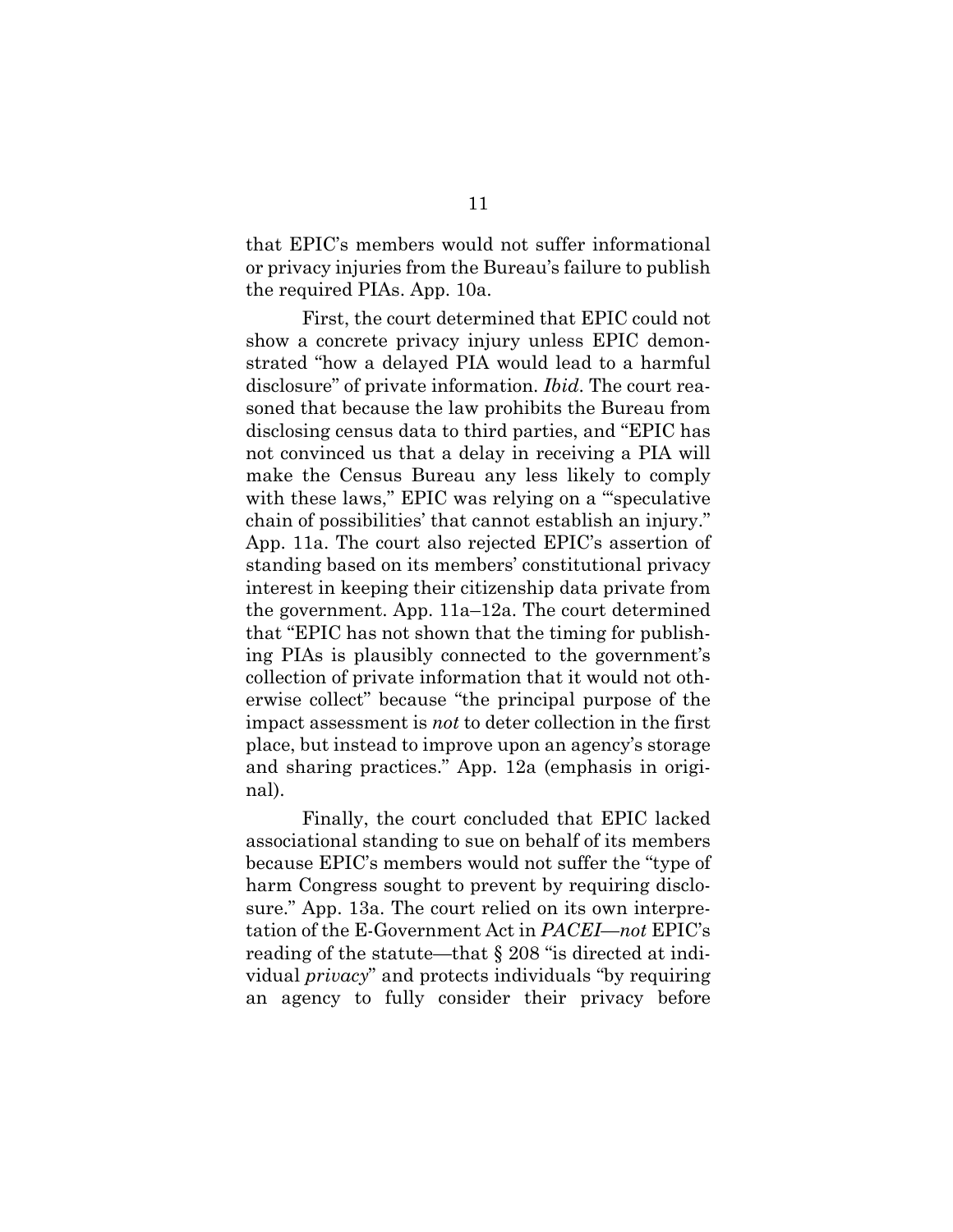collecting their personal information." *Ibid*. (emphasis in original). The court read *PACEI* "to reject the possibility that § 208 can support an informational injury theory, at least in the absence of a colorable privacy harm of the type that Congress sought to prevent through the E-Government Act." *Ibid*. Despite acknowledging that the E-Government Act "aims to 'provide increased opportunities for citizen participation in Government,' and '[t]o make the Federal Government more transparent and accountable,'" App. 2a (quoting E-Government Act  $\S\S 2(b)(2)$ , (9)), the court reasoned that "§ 208 is fundamentally different from statutes like the Freedom of Information Act (FOIA) where the harm Congress sought to prevent was a lack of information itself." App. 14a. The court determined instead that "Section 208 was not designed to vest a general right to information in the public" but only "to protect individual privacy by focusing agency analysis and improving internal agency decision-making." App. 14a. "Because the lack of information itself is not the harm that Congress sought to prevent through § 208," the court required EPIC to "show how the lack of a timely PIA caused its members to suffer the kind of harm that Congress did intend to prevent: harm to individual privacy." *Ibid.* As the court had already found that EPIC could not meet this burden, the court rejected EPIC's assertion of associational standing based on an informational injury. *Ibid.*

#### **G. This Court's Decision in** *Department of Commerce v. New York* **and the Removal of the Citizenship Question**

The day before the D.C. Circuit's decision in this case—June 27, 2019—this Court affirmed in part a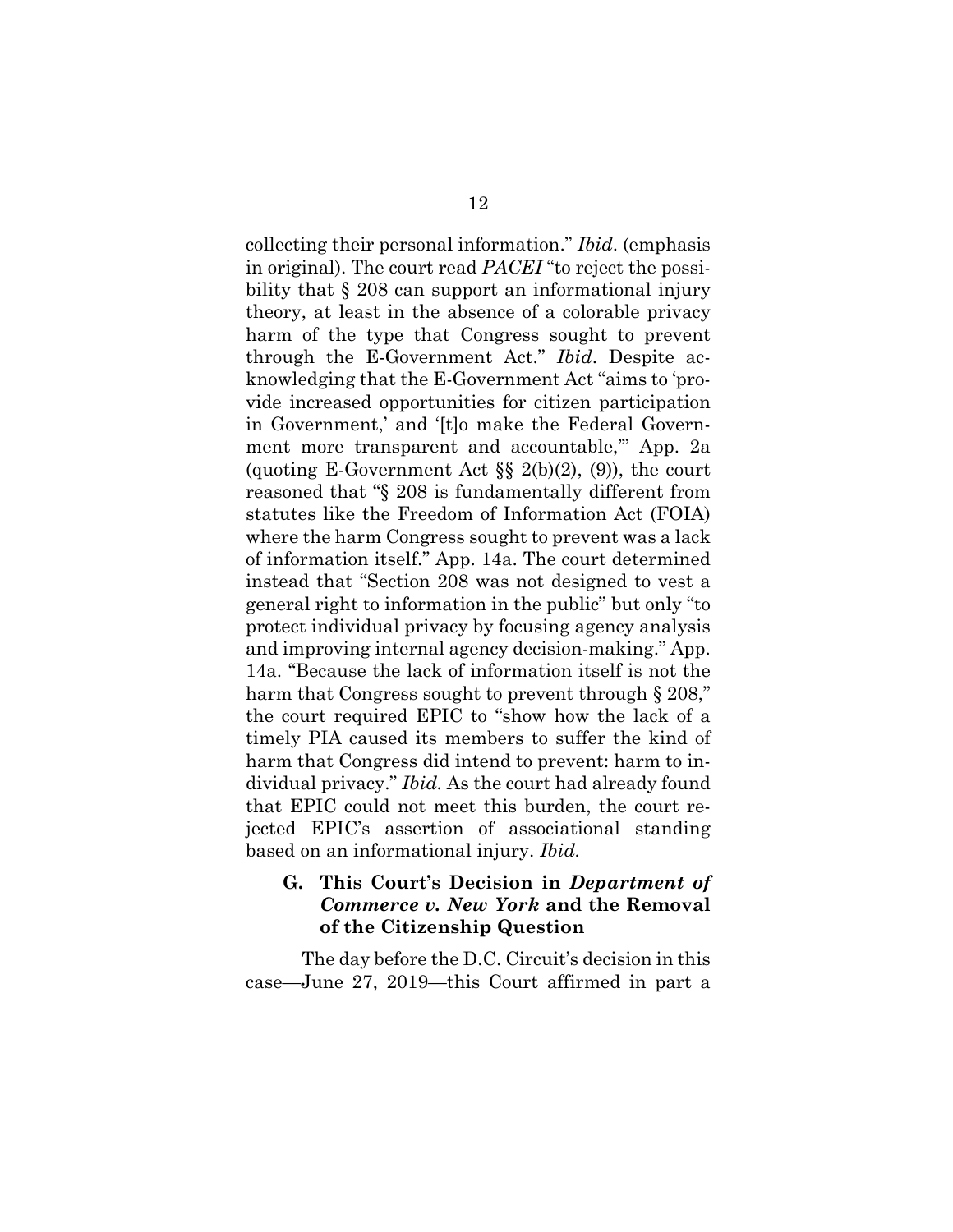lower court decision prohibiting the Bureau from adding the citizenship question to the census. *Dep't of Commerce*, 139 S. Ct. at 2576 (2019). On July 11, 2019, President Donald Trump confirmed that the Department of Commerce had withdrawn the citizenship question, finding "no practical mechanism for including the question on the 2020 decennial census." Exec. Order No. 13,880, Fed. Reg. 33,821, 33,821 (2019).

On August 12, 2019, EPIC filed a petition with the D.C. Circuit for rehearing, rehearing en banc, or vacatur and remand. EPIC argued that the panel decision conflicted with this Court's precedents and that the decision undermined the informational right Congress established in § 208. EPIC Pet. for Rehearing, Rehearing En Banc, or Vacatur and Remand 5-15. EPIC alternatively requested that the D.C. Circuit modify or vacate the panel judgment because this Court's decision and the President's subsequent action made this case moot. *Id*. at 16-17.

The D.C. Circuit denied EPIC's petition on September 16, 2019. App. 19a, 21a. The district court dismissed the action on October 3, 2019. App. 48a.

#### **REASONS FOR GRANTING THE PETITION**

The court of appeals' decision warrants review for three reasons: (1) the lower court's informational injury test is contrary to this Court's decisions in *FEC v. Akins*, 524 U.S. 11, 21 (1998), and *Public Citizen v. Department of Justice*, 491 U.S. 440 (1989); (2) the decision deepens a significant circuit split over the informational injury doctrine; and (3) the decision undermines section 208 of the E-Government Act, which establishes foundational accountability obligations for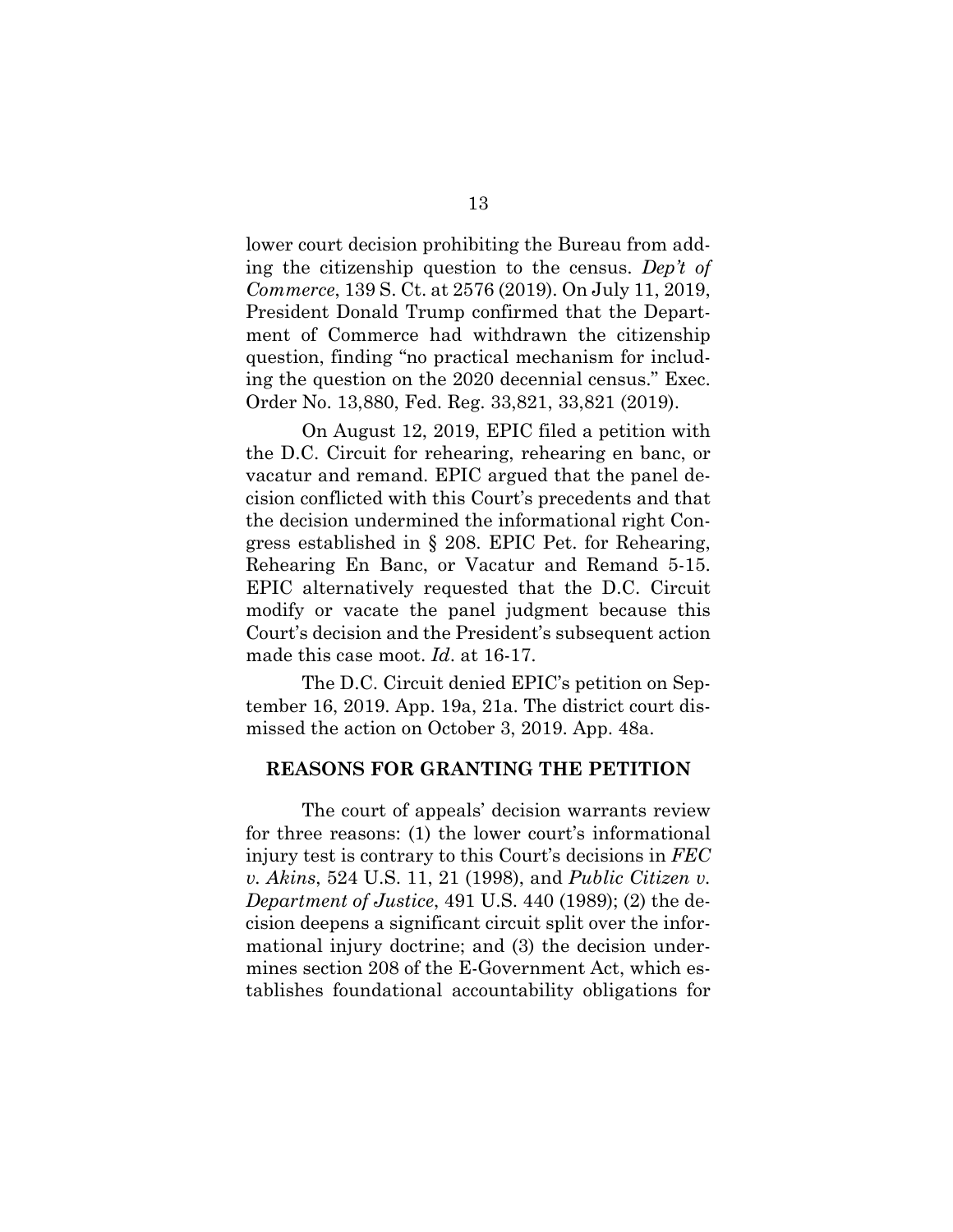federal government recordkeeping systems that help safeguard personal data collected by government agencies. In addition, because this Court's decision in *Department of Commerce v. New York*, 139 S. Ct. 2551 (2019), led to the removal of the citizenship question from the census and the suspension of the data collection challenged by EPIC, the decision below should be vacated for mootness. The Court should grant certiorari and vacate the judgment of the court of appeals.

**I. THE COURT OF APPEALS' DECISION CONFLICTS WITH DECISIONS OF THIS COURT HOLDING THAT A PARTY DENIED ACCESS TO INFORMATION TO WHICH IT IS LEGALLY ENTITLED HAS STANDING TO SUE**

The court of appeals wrongly concluded that EPIC and its members did not have standing to challenge the Government's failure to produce legally required privacy impact assessments. This decision directly conflicts with *FEC v. Akins*, 524 U.S. 11 (1998), and *Public Citizen v. Department of Justice*, 491 U.S. 440 (1989). Rather than follow those decisions and find that the "denial of access to information" to which EPIC and its members were entitled under the E-Government Act was a concrete and particularized injury, the court instead determined that—under its own reading of the statute, and contrary to this Court's holding in *Akins*—failure to publish PIAs as required was not the "type of harm" that Congress "sought to prevent" when it enacted the E-Government Act. App. 13a. The court's mistake in conflating merits issues under the statute and jurisdictional issues under Article III is the same error that this Court had to correct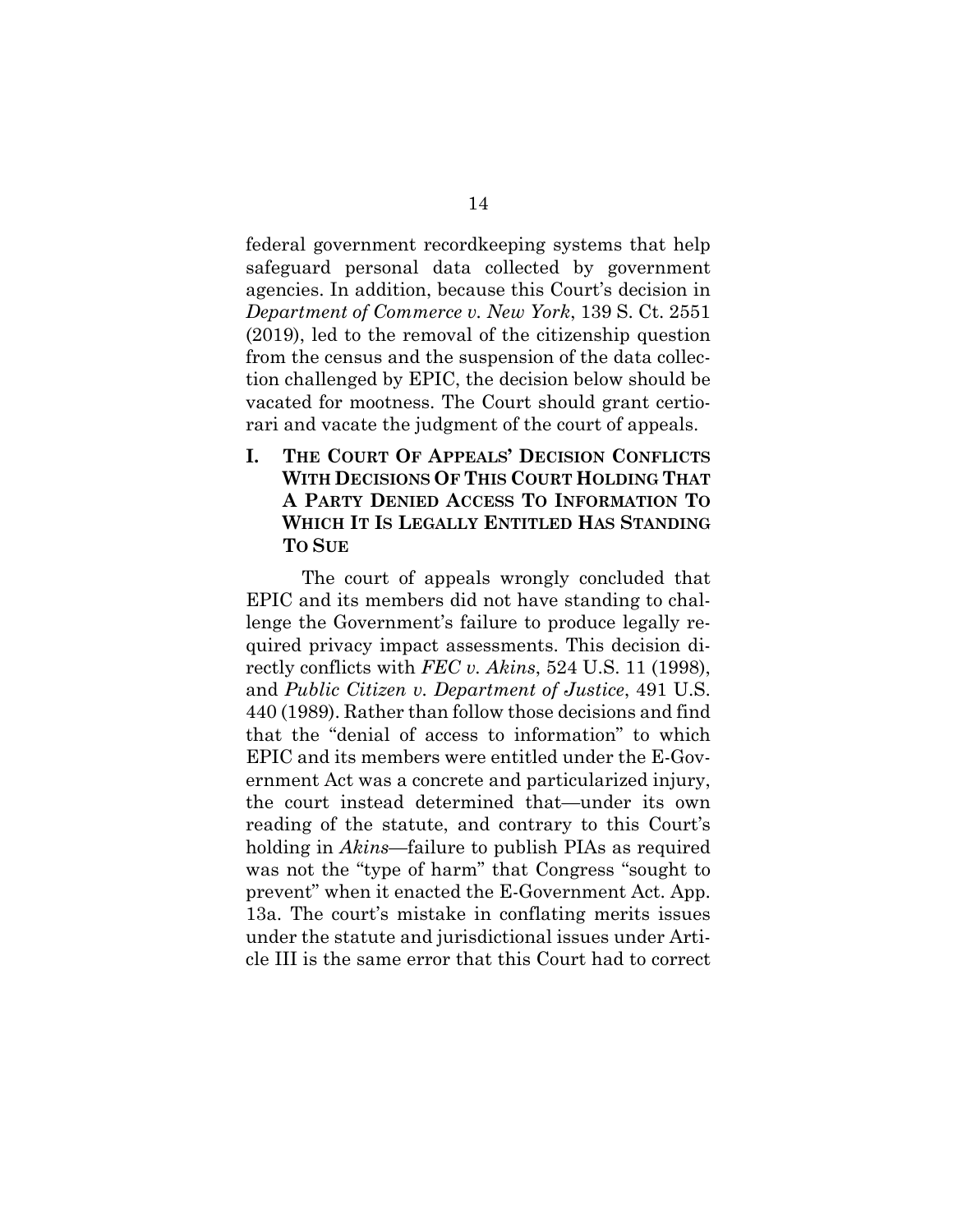### in *Lexmark International, Inc. v. Static Control Components, Inc.*, 572 U.S. 118, 128 n.4 (2014).

1. This Court has held that "a plaintiff suffers an 'injury in fact' when the plaintiff fails to obtain information which must be publicly disclosed pursuant to a statute." *Akins*, 524 U.S. at 21 (citing *Public Citizen*, 491 U.S. at 449); *see also Spokeo v. Robins*, 136 S. Ct. 1540, 1549 (2016) (reaffirming *Public Citizen* and *Akins*); *Havens Realty Corp. v. Coleman*, 455 U.S. 363, 373–74 (1982) (holding that the denial of information subject to disclosure under the Fair Housing Act constitutes an injury in fact).

In the decision below, the court of appeals departed from this rule and held that EPIC and its members lacked standing to challenge the unlawful denial of information. The court's ruling was based partly on its prior holding that EPIC, as an organization, was not the "type of plaintiff," and had not suffered the "type of harm," that "Congress had in mind" when it enacted the E-Government Act. *PACEI* at 378. But the court of appeals in this case strayed even further from *Public Citizen* and *Akins*, holding that an *individual* does not suffer an informational injury from an agency's failure to publish legally required privacy impact assessments unless the individual can establish an *additional*, secondary privacy harm. App. 14a. That requirement has no basis in Article III and directly contradicts this Court's prior rulings.

In *Public Citizen*, two public interest organizations alleged that they had been wrongfully denied access to the meetings and records of an American Bar Association committee that advises the President and the Department of Justice (DOJ) on potential judicial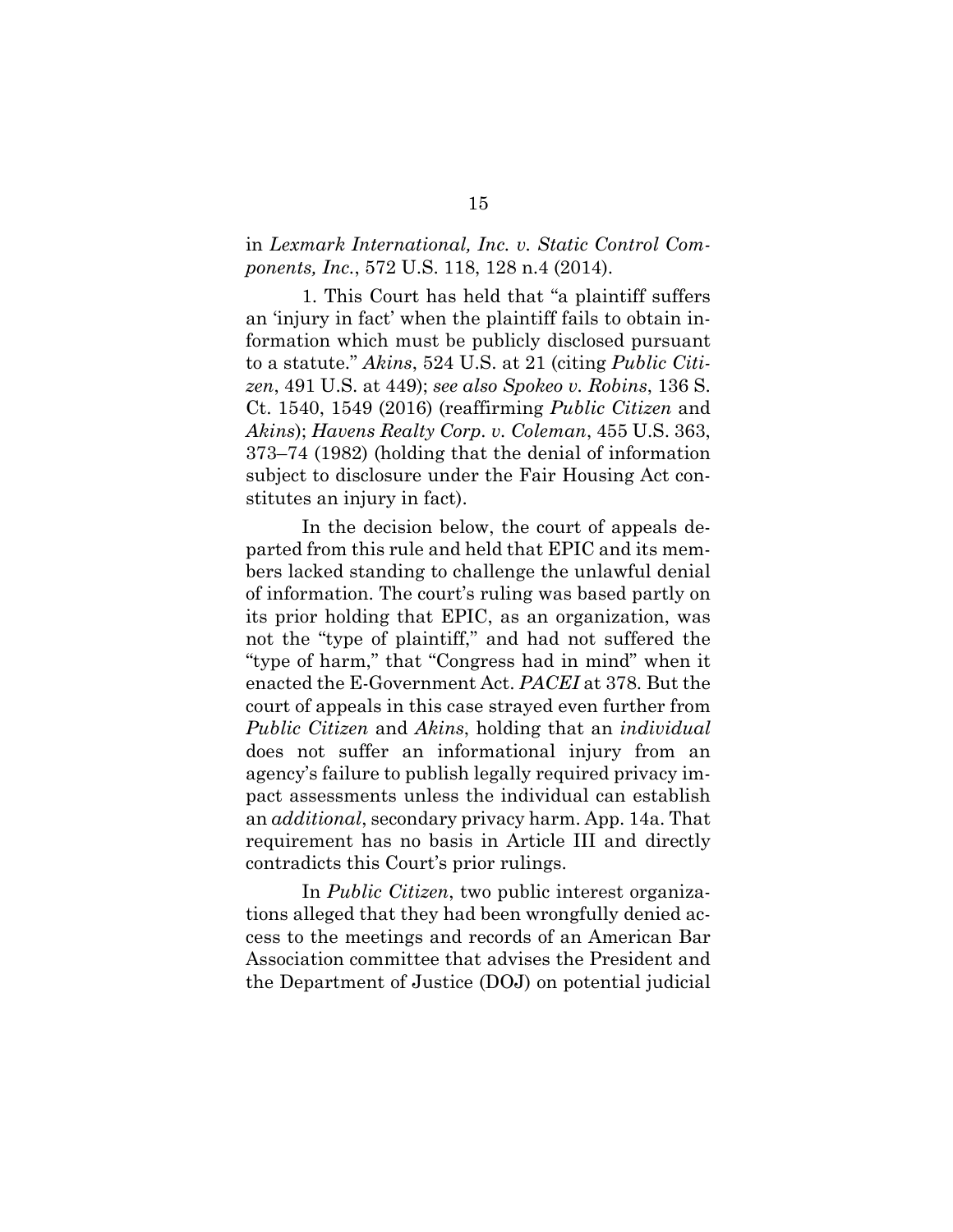nominees. *Public Citizen*, 491 U.S. at 444–45, 447–48. The organizations argued that this denial of information violated the DOJ's disclosure obligations under the Federal Advisory Committee Act ("FACA"). *Public Citizen*, 491 U.S. at 447–48. Rejecting a challenge to the organizations' Article III standing, the Court held that the DOJ's alleged "refusal to permit appellants to scrutinize the ABA Committee's activities to the extent FACA allows constitutes a sufficiently distinct injury to provide standing to sue." *Id.* at 449. The Court noted that this holding followed naturally from prior cases concerning the Freedom of Information Act ("FOIA"): "Our decisions interpreting the Freedom of Information Act have never suggested that those requesting information under it need show more than that they sought and were denied specific agency records. There is no reason for a different rule here." *Ibid.* (citations omitted).

In *Akins*, the Court considered whether a group of voters had Article III standing to challenge the determination of the Federal Election Commission ("FEC") that the American Israel Public Affairs Committee ("AIPAC") was not a political committee under the Federal Election Campaign Act. *See Akins*, 524 U.S. 11 at 16–18, 20–21. The voters alleged that the FEC's failure to apply this designation denied them access to "information about members, contributions, and expenditures" that AIPAC would otherwise be required to disclose. *Id.* at 16. The Court agreed with the voters that the denial of information was sufficiently "concrete and particular" to confer Article III standing. *Id.* at 21. "The 'injury in fact' that respondents have suffered consists of their inability to obtain information . . . that, on respondents' view of the law, the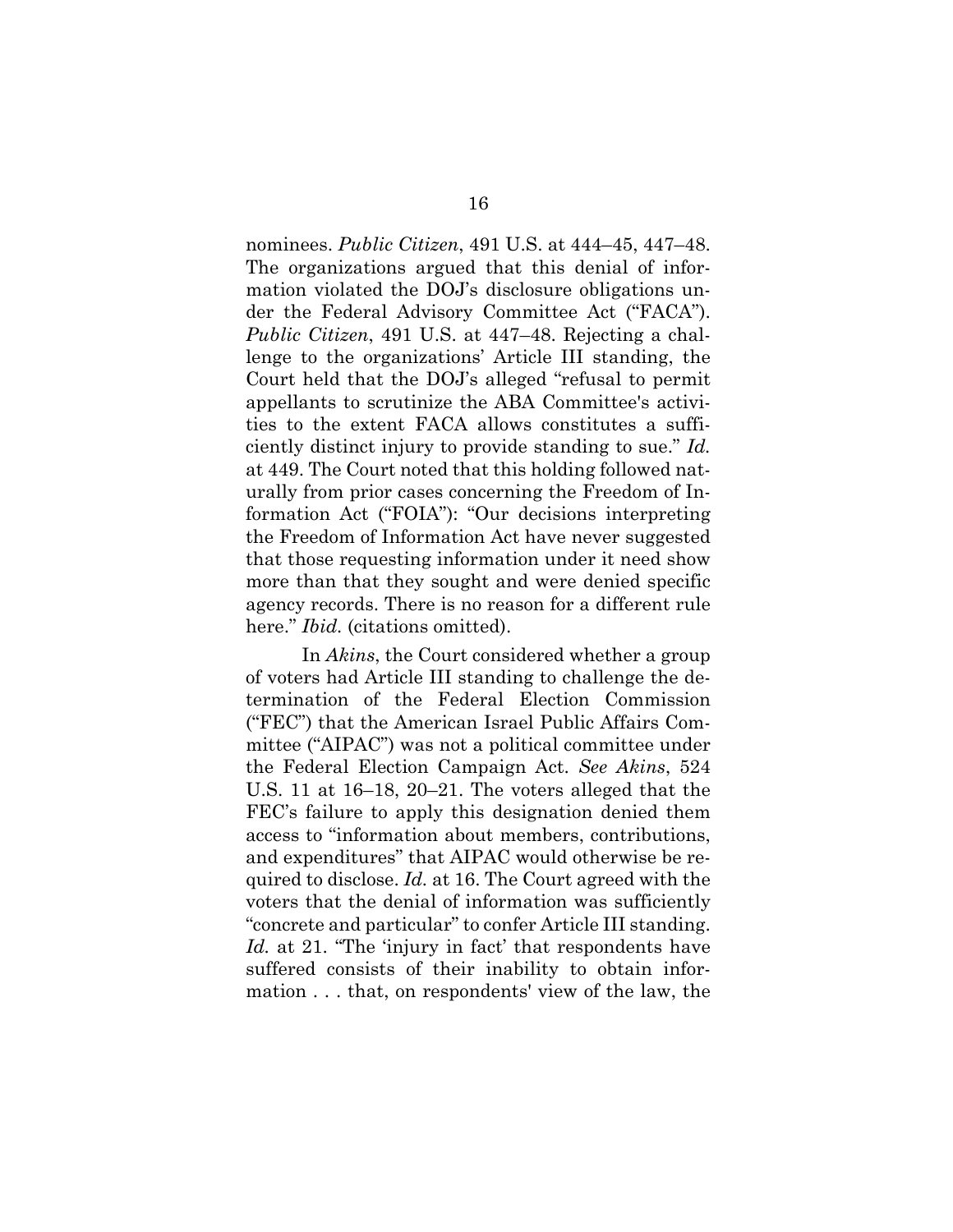statute requires that AIPAC make public." *Ibid*. The Court also reiterated the rule announced in *Public Citizen* that "a plaintiff suffers an 'injury in fact' when the plaintiff fails to obtain information which must be publicly disclosed pursuant to a statute." *Ibid.* (citing *Public Citizen*, 491 U.S. at 449).

Recently, in *Spokeo*, the Court reaffirmed that a plaintiff's "'inability to obtain information' that Congress ha[s] decided to make public is a sufficient injury in fact to satisfy Article III." *Spokeo*, 136 S. Ct. at 1549 (quoting *Akins*, 524 U.S. at 21). While discussing the requirement of concreteness under Article III, the Court noted that "the violation of a procedural right granted by statute can be sufficient in some circumstances to constitute injury in fact." *Ibid.* As one example of such a circumstance, the Court described the scenario where a plaintiff "fail[s] to obtain information subject to disclosure" under statute. *Id.* at 1549–50 (citing *Public Citizen*, 491 U.S. at 449). The Court explained that "a plaintiff in such a case need not allege any *additional* harm beyond the one Congress has identified" by mandating public disclosure. *Id.* at 1549 (emphasis in original) (citing *Akins*, 524 U.S. at 20–25; *Public Citizen*, 491 U.S. at 449). The Court directed lower courts to analyze Congress's judgment only when Congress has elevated *new* intangible injuries "that were previously inadequate in law"—not when a statute protects against a well-established injury long recognized by this Court. *Id*. at 1549 (quoting *Lujan v. Defs. of Wildlife*, 504 U.S. 555, 578 (1992)).

In *EPIC v. PACEI*, the D.C. Circuit deviated from the informational injury standard established in *Public Citizen*, *Akins*, and *Spokeo*, holding that EPIC lacked standing to challenge the Government's refusal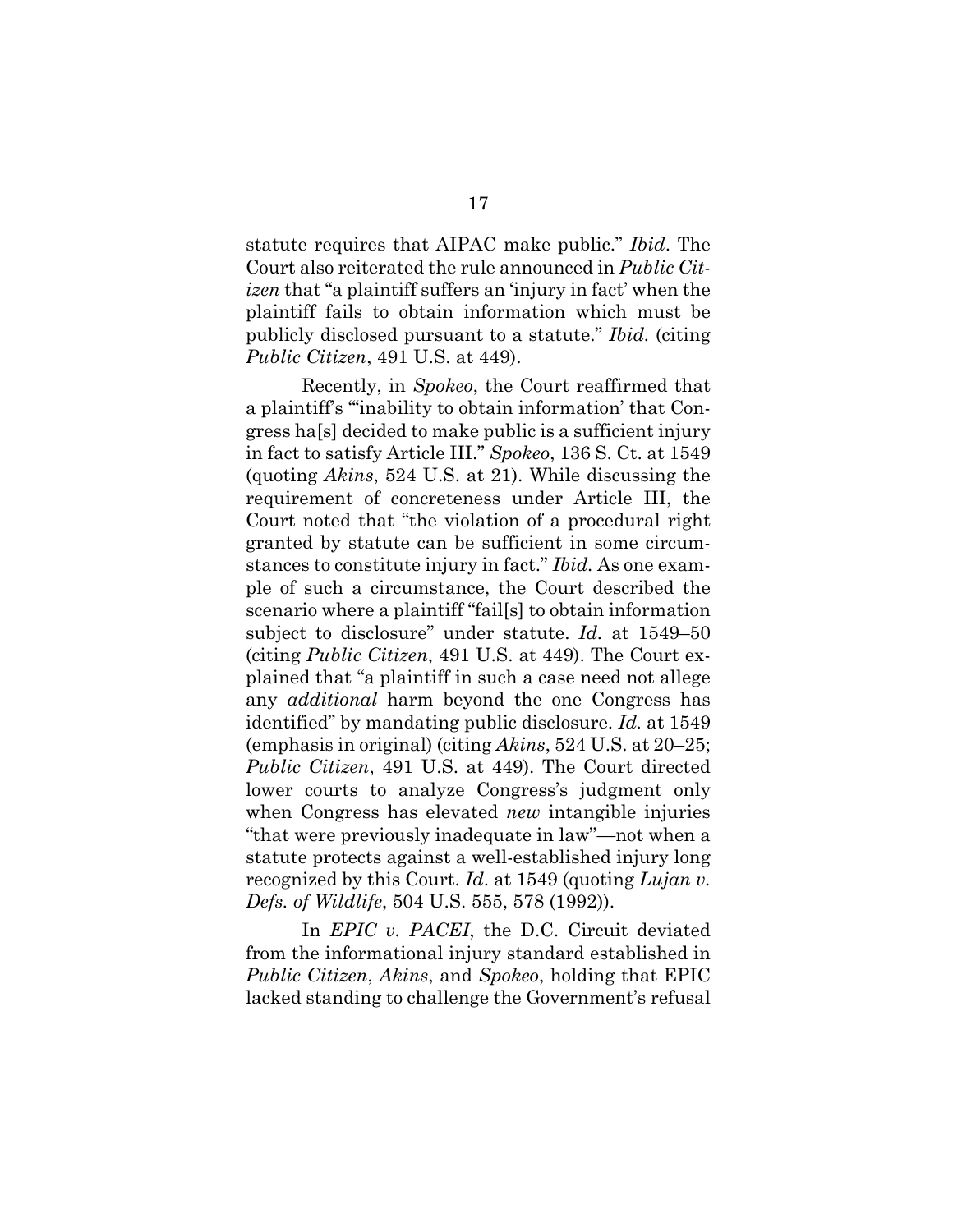to produce a privacy impact assessment as required under the E-Government Act. It was not enough, the court reasoned, that a plaintiff "has been deprived of information that, on its interpretation, a statute requires the government . . . to disclose to it[.]" *PACEI*, 878 F.3d at 378. Rather, the court held that it lacked Article III jurisdiction because it concluded that EPIC failed to satisfy the purported second prong of the test in *Friends of Animals v. Jewell*, 828 F.3d 989 (D.C. Cir. 2016). *Ibid*. But the second prong in *Friends of Animals* was dicta and misconstrued the *prudential standing* discussion in *Akins*. The court in *Friends of Animals* did not actually address whether the plaintiffs "suffer[ed] the type of harm Congress sought to prevent by requiring disclosure[.]"828 F.3d at 992.

Applying the *Friends of Animals* test in *PACEI*, the court of appeals declared that section 208 of the E-Government Act was solely "intended to protect *individuals*—in the present context, voters—by requiring an agency to fully consider their privacy before collecting their personal information." *PACEI*, 878 F.3d at 378 (emphasis in original). *Contra* E-Government Act § 2(b)(9) (declaring that one of the primary purposes of the Act is "[t]o make the Federal Government more transparent and accountable"). The court then reasoned that EPIC is "not the type of plaintiff the Congress had in mind" and that "EPIC's asserted harm an inability to ensure public oversight of record systems—[is not] the kind the Congress had in mind." *Ibid* (citations omitted) (internal quotation marks omitted). On this basis, the court concluded that EPIC has not suffered a constitutionally cognizable injury in fact.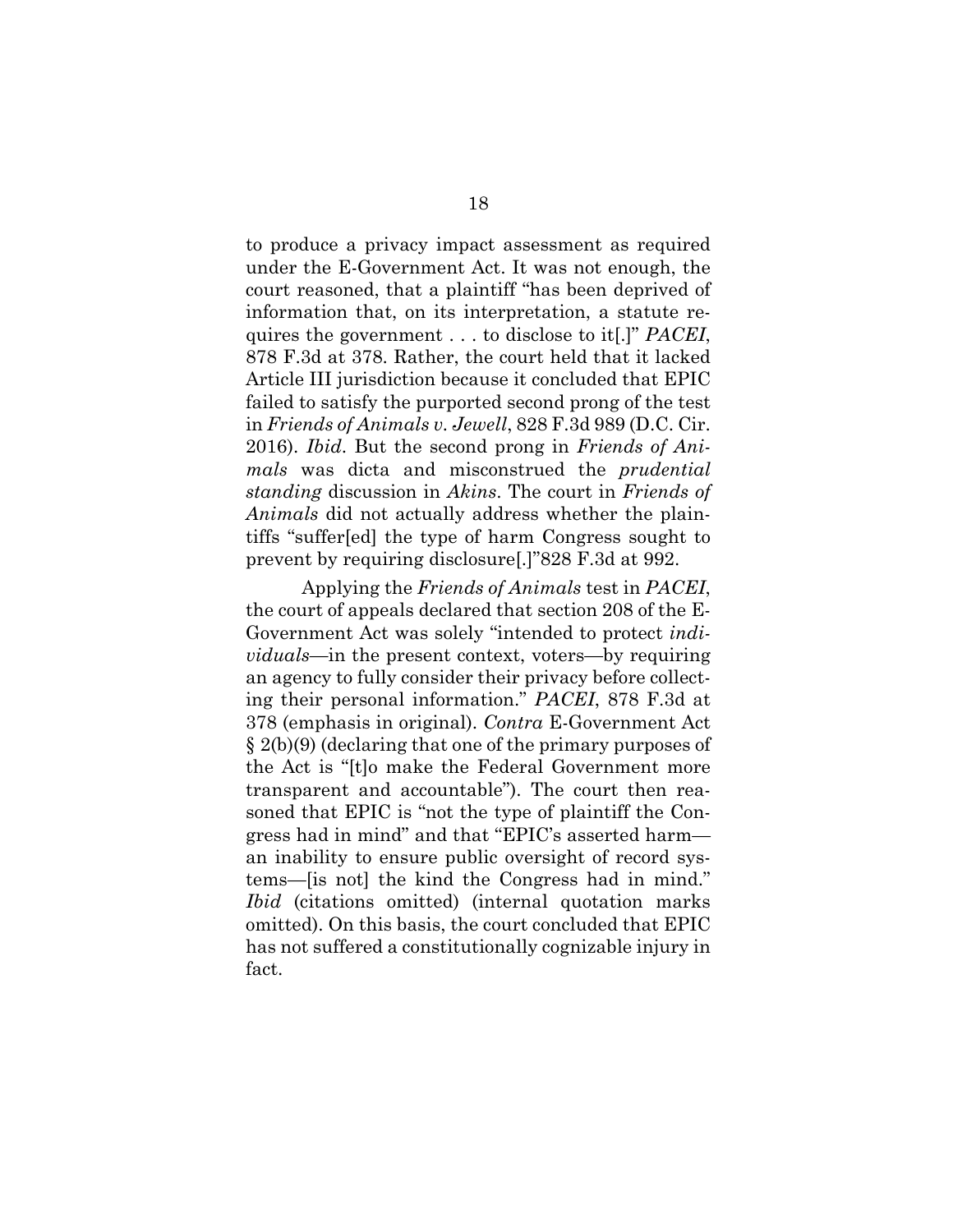In this case, the D.C. Circuit went further still, declaring that *individuals* do not suffer an informa-

tional injury by virtue of an agency's failure to publish a legally required privacy impact assessment. Rather*,* on the court's view, EPIC needed to show that its members had suffered the "type of harm Congress sought to prevent by requiring disclosure"—i.e., "harm to individual privacy." App. 13a–14a. The court read *PACEI* to "reject the possibility that § 208 can support an informational injury theory, at least in the absence of a colorable privacy harm of the type that Congress sought to prevent through the E-Government Act." *Ibid*. The court acknowledged that, in enacting the E-Government Act, Congress explicitly aimed to "provide increased opportunities for citizen participation in Government," and "[t]o make the Federal Government more transparent and accountable." App. 2a (quoting E-Government Act §§ 2(b)(2), (9)). Yet the court decided—with no basis in precedent—that "§ 208 is fundamentally different from statutes like the Freedom of Information Act (FOIA) where the harm Congress sought to prevent was a lack of information itself." App. 14a. The court focused solely on Congress's aim to "ensure sufficient protections for the privacy of personal information," ignoring the informational objectives that Congress expressly identified in the E-Government Act. App. 14a (quoting E-Government Act § 208(a)). On this basis, the court determined that "EPIC must show how the lack of a timely PIA caused its members to suffer the kind of harm that Congress did intend to prevent: harm to individual privacy." *Ibid*.

The court of appeals' analysis is directly at odds with this Court's decisions. As the Court has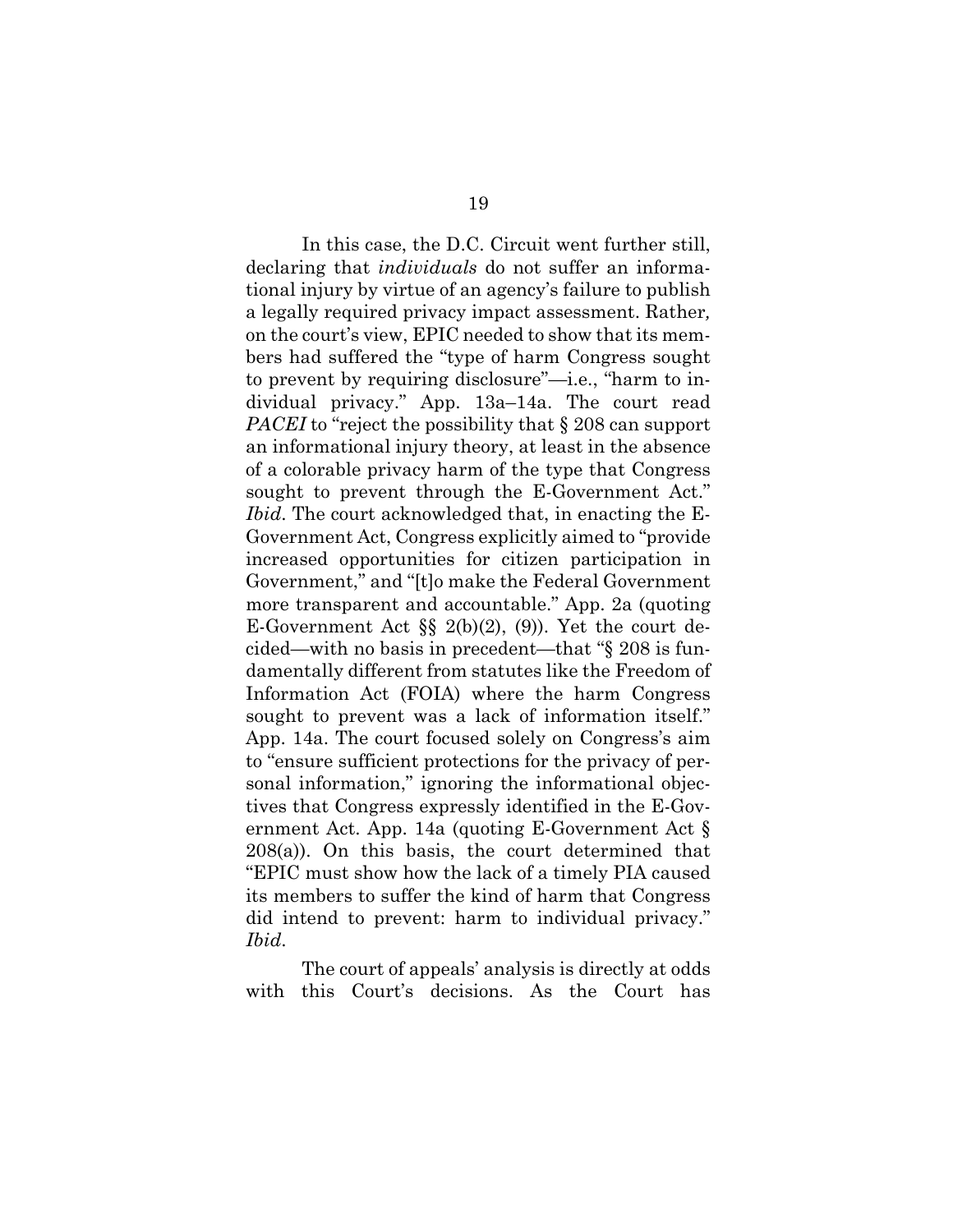explained, when a plaintiff is denied information subject to public disclosure under statute, they have established an informational injury, and no further analysis is required. *Spokeo*, 136 S. Ct. at 1549–50; *Akins*, 524 U.S. at 20–21; *Public Citizen*, 491 U.S. at 447–49. Although EPIC's members did face an imminent privacy harm from the respondents' collection of citizenship data, EPIC was not required to prove this additional form of harm to establish an informational injury. This Court "has never suggested that those requesting information under [a public disclosure provision] need show more than that they sought and were denied specific agency records." *Public Citizen*, 491 U.S. at 449.

2. a. The Court has also made clear that, for the purposes of determining Article III jurisdiction over statutory claims, a court must accept the plaintiff's asserted reading of a statute as long as that reading is non-frivolous. *Akins*, 524 U.S. at 21 (holding that respondents had suffered an informational injury where disclosure was required "on respondents' view of the law" and where there was "no reason to doubt [respondents'] claim that the information would help them"). As explained in *Steel Company v. Citizens for a Better Environment*:

> [Courts have] jurisdiction if "the right of the petitioners to recover under their complaint will be sustained if the Constitution and laws of the United States are given one construction and will be defeated if they are given another," unless the claim "clearly appears to be immaterial and made solely for the purpose of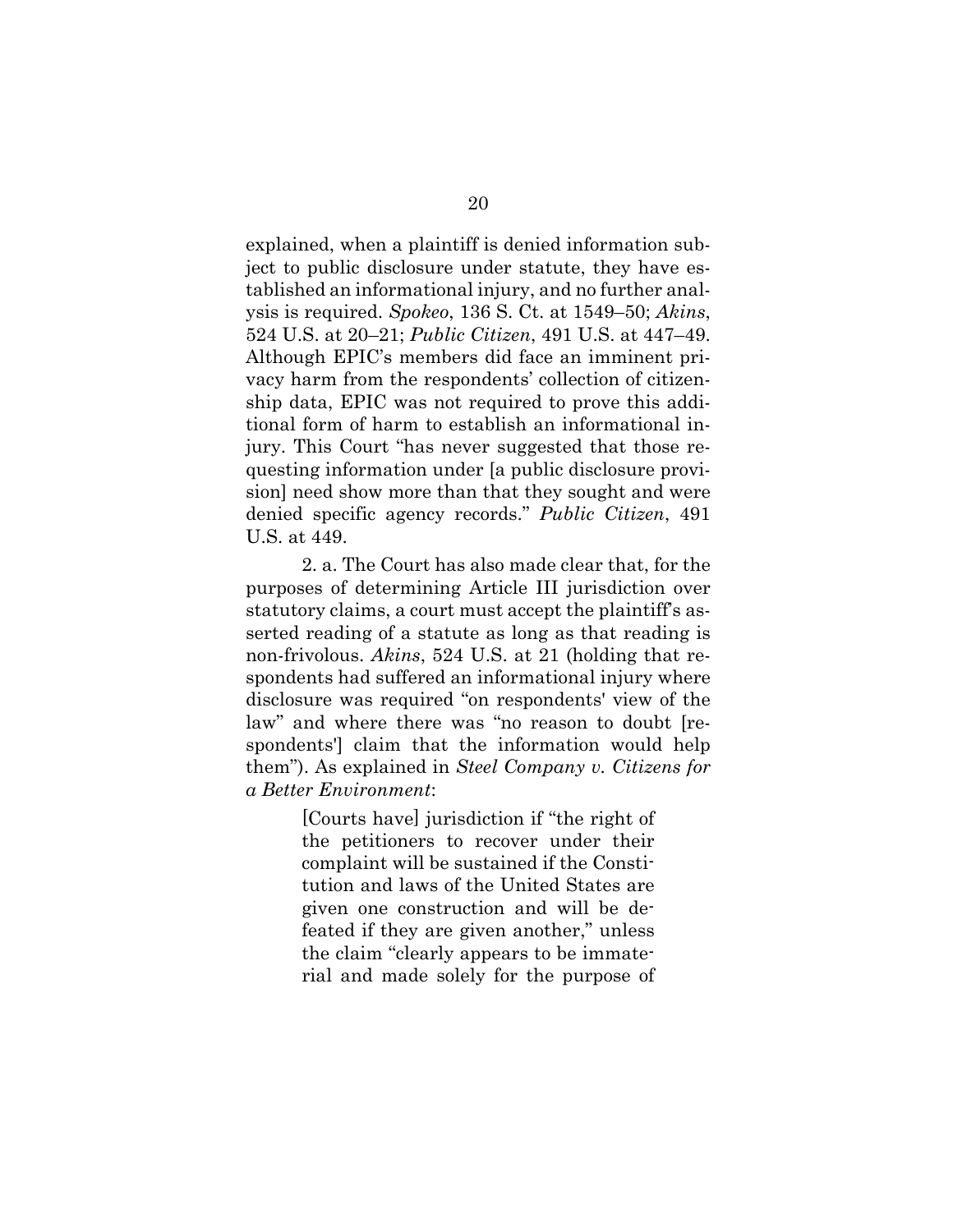obtaining jurisdiction or where such a claim is wholly insubstantial and frivolous."

*Steel Co. v. Citizens for a Better Env't*, 523 U.S. 83, 89 (1998). The court of appeals' reading of section 208, though relevant to the ultimate disposition of EPIC's claims *on the merits*, has no bearing on the court's jurisdiction to consider EPIC's case in the first place. EPIC advanced a non-frivolous reading of section 208, and that "view of the law" controls for Article III standing purposes. *Akins*, 524 U.S. at 21.

b. The court of appeals also erroneously concluded that the court's judicial power to hear EPIC's claims is a function of whom Congress "intended to protect" when it enacted section 208. App. 8a. That holding cannot be squared with this Court's precedents, which distinguish between Article III jurisdiction and the *statutory* basis for a plaintiff's cause of action. "Injury in fact is a constitutional requirement" of constitutional dimensions, not something that Congress may define for the courts. *Spokeo*, 136 S. Ct. at 1547. "'The absence of a valid (as opposed to arguable) cause of action does not implicate subject-matter jurisdiction, *i.e.*, the court's statutory or constitutional power to adjudicate the case.'" *Lexmark*, 572 U.S. at 128 n.4; *see also Bank of Am. Corp. v. City of Miami, Fla.*, 137 S. Ct. 1296, 1302 (2017) (differentiating between "constitutional standing" and the "question [of] whether the statute grants the plaintiff the cause of action that he asserts").

This core distinction between jurisdictional and statutory analysis is reflected in *Akins*, where the Court examined the two issues separately. First the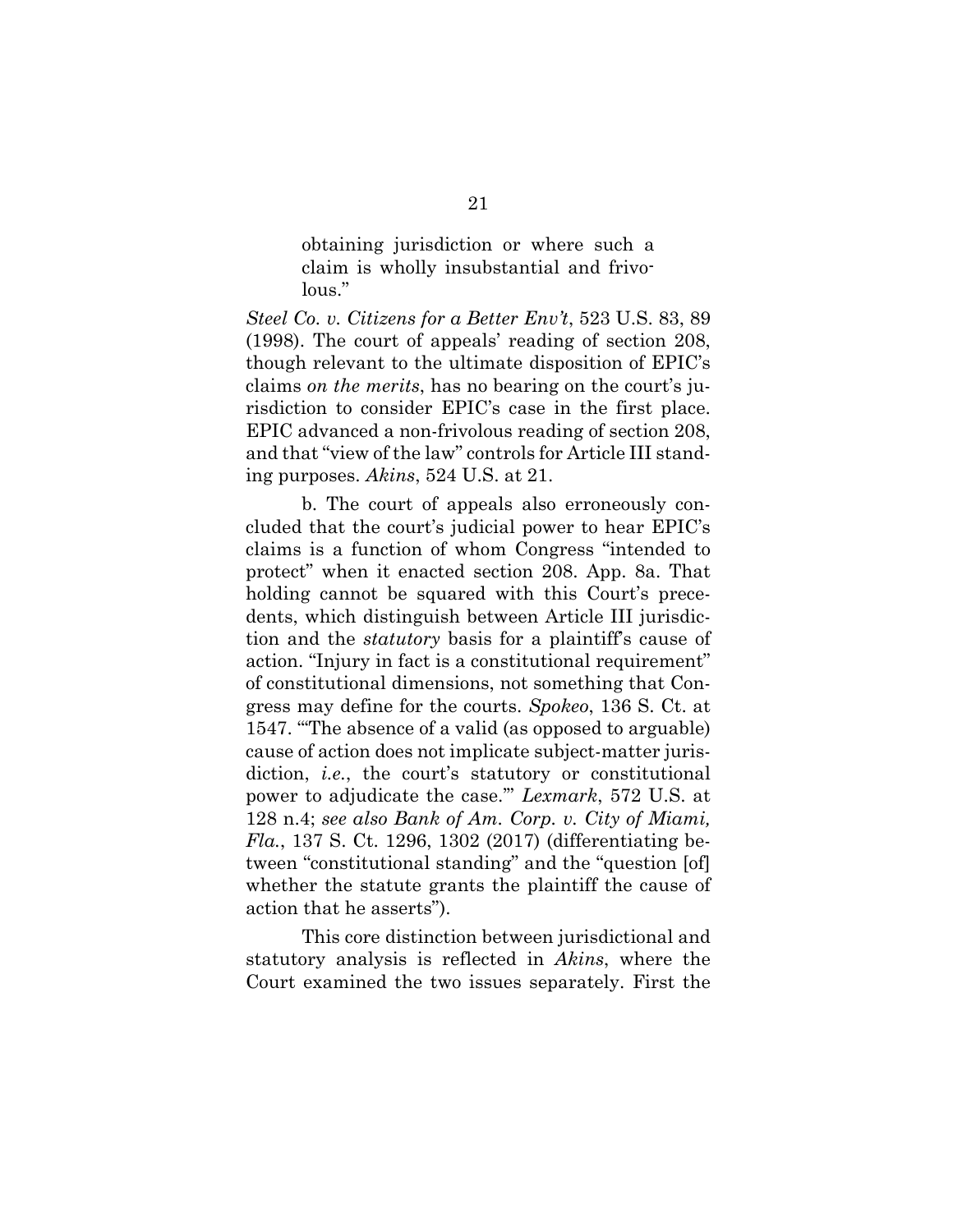Court addressed whether the plaintiff voters seeking disclosure of records had a statutory basis to bring suit. *Akins*, 524 U.S. at 19–20. The Court concluded: "Given the language of the statute and the nature of the injury, . . . Congress, intending to protect voters such as respondents from suffering the kind of injury here at issue, intended to authorize this kind of suit." *Akins*, 524 U.S. at 20. Then the Court turned to the separate question of whether the voters had "suffered a genuine 'injury in fact'" such that their claims came under the Court's Article III jurisdiction. *Akins*, 524 U.S. at 21. Based on the voters' "view of the [statute]" under which they brought suit, the *Akins* Court concluded that the case within the Court's judicial power to decide. *Ibid.*

#### **II. THE COURT OF APPEALS' DECISION DEEPENS AN EXISTING CONFLICT OVER THE REQUIREMENTS FOR INFORMATIONAL INJURY**

Review of this case is also warranted because of a deep circuit split that has developed over the proper test for informational injury.

1. Panels of the Sixth, Seventh, Eighth, Eleventh, and D.C. Circuits (prior to the decision below) have correctly read this Court's precedents to hold that "a plaintiff suffers an 'injury in fact' when the plaintiff fails to obtain information which must be publicly disclosed pursuant to a statute." *Akins*, 524 U.S. at 21; *see also Public Citizen*, 491 U.S. at 449.

In *American Canoe Association, Inc. v. City of Louisa Water & Sewer Commission*, for example, two environmental organizations brought suit under the Clean Water Act alleging that a water authority and treatment plant had failed to comply with reporting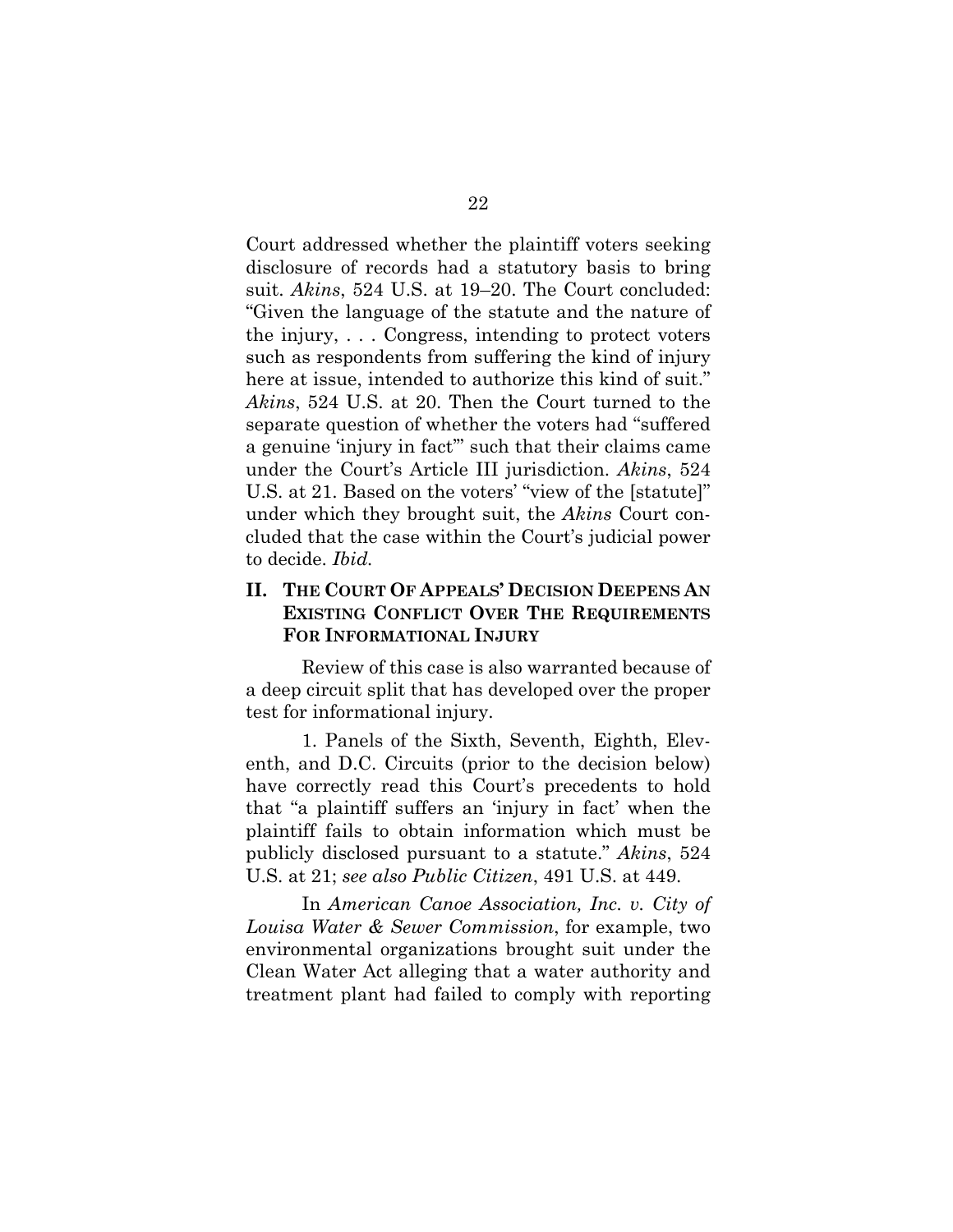requirements pertaining to pollutant discharges. 389 F.3d 536, 540–41 (6th. Cir. 2004). The Sixth Circuit held that this asserted deprivation of information, standing alone, established "precisely the injury alleged in *Public Citizen* and in the Freedom of Information Act cases":

> This might be a "generalized grievance" in the sense that up to the point they request it, the plaintiffs have an interest in the information shared by every other person, but it is not an abstract grievance in the sense condemned in Akins: the injury alleged is not that the defendants are merely failing to obey the law, it is that they are disobeying the law in failing to provide information that the plaintiffs desire and allegedly need. This is all that plaintiffs should have to allege to demonstrate informational standing where Congress has provided a broad right of action to vindicate that informational right.

*Id.* at 545–46. The court added that "[t]o the extent that *Akins* requires some additional 'plus'—some reason that plaintiffs need the information, in addition to a Congressionally-bestowed right to sue to acquire it that requirement is liberally construed" and "extraordinarily general[.]" *Id.* at 546.

In *Heartwood, Inc. v. United States Forest Service*, an environmental organization alleged that the Forest Service had violated the National Environmental Policy Act by not conducting and publishing a required environmental assessment. 230 F.3d 947, 948– 49 (7th Cir. 2000). The organization claimed that it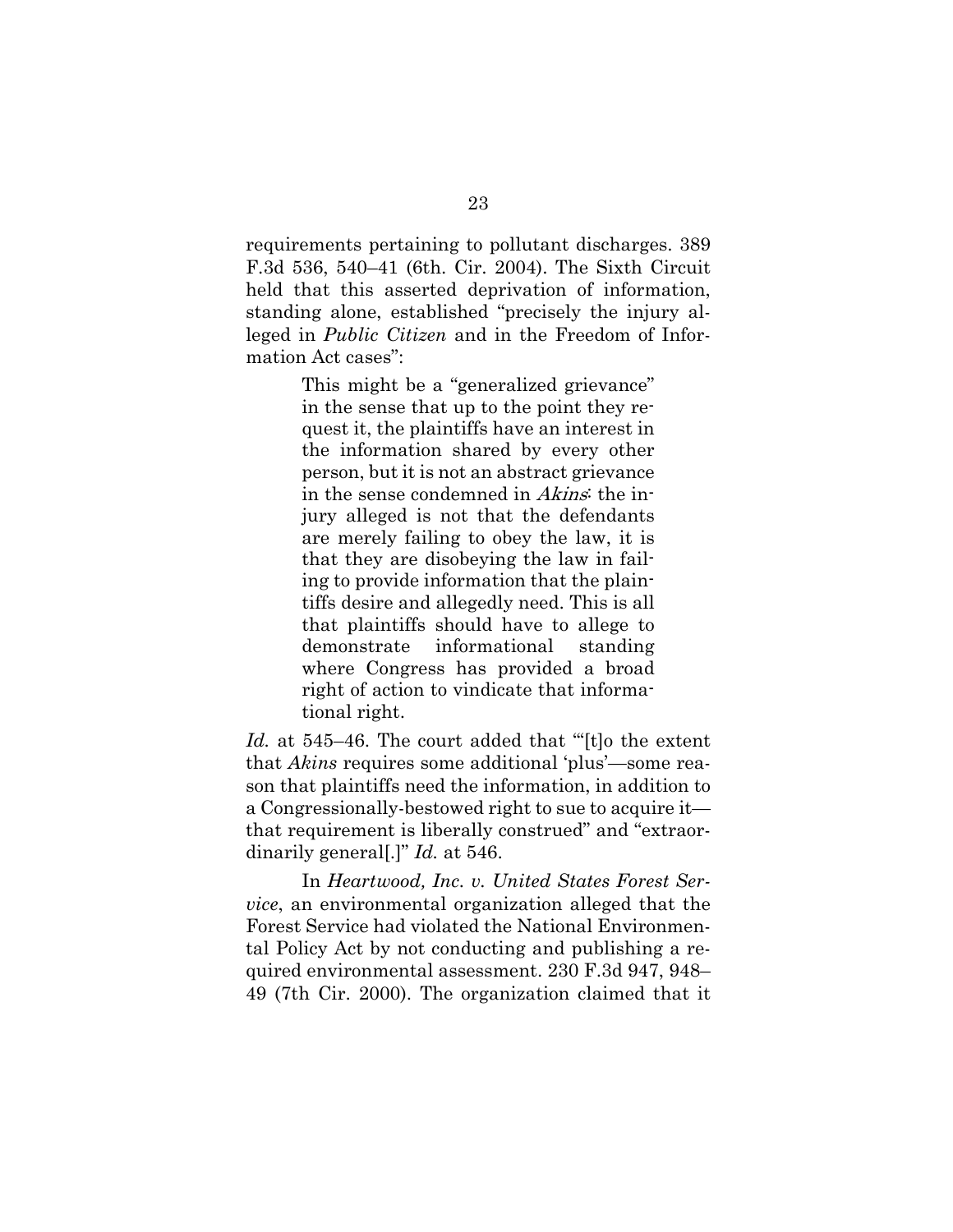suffered an informational injury as a result of the Forest Service's failure to disclose an assessment. *Id.* at 952 n.5. The Seventh Circuit agreed with this "compelling" argument, noting that this Court "has found a cognizable injury-in-fact for plaintiffs who are deprived of this [type of] information." *Ibid.* (citing *Akins*, 524 U.S. 21–25).

In *Charvat v. Mutual First Federal Credit Union*, the plaintiff alleged that two banks had failed, in violation of the Electronic Fund Transfer Act (EFTA), to post adequate notice of transaction fees on several ATMs. 725 F.3d 819, 821 (8th Cir. 2013). The plaintiff, who made withdrawals from the ATMs, alleged that he had suffered an informational injury as result. *Id.* at 822–23. The Eighth Circuit agreed: "Decisions by this Court and the Supreme Court indicate that an informational injury alone is sufficient to confer standing, even without an additional economic or other injury. . . . Once Charvat alleged a violation of the notice provisions of the EFTA in connection with his ATM transactions, he had standing to claim damages." *Id.* at 823.

In *Church v. Accretive Health, Inc.*, the Eleventh Circuit considered a plaintiff's claim that a hospital had failed to provide her with information subject to disclosure under the Fair Debt Collection Practices Act. 654 F. App'x 990, 991–92 (11th Cir. 2016). Even though this denial of information "may not have resulted in tangible economic or physical harm," the court held that the plaintiff had "sufficiently alleged that she has sustained a concrete—i.e., 'real'—injury because she did not receive the allegedly required disclosures." *Id.* at 994–95.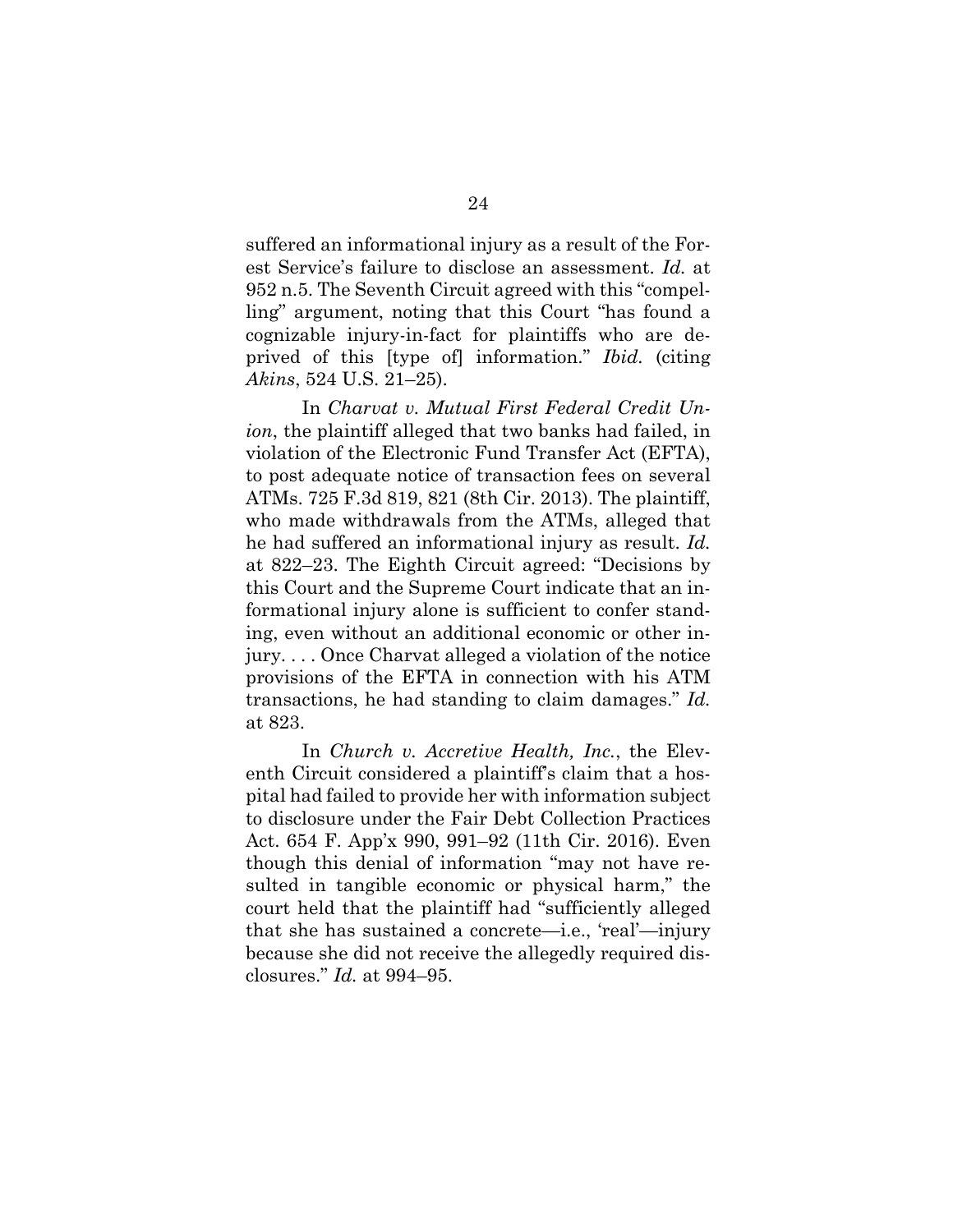And in *Ethyl Corporation v. Environmental Protection Agency*, the D.C. Circuit previously held "that a denial of access to information can work an 'injury in fact' for standing purposes, at least where a statute (on the claimants' reading) requires that the information 'be publicly disclosed' and there 'is no reason to doubt their claim that the information would help them.'" 306 F.3d 1144, 1148 (D.C. Cir. 2002) (quoting *Akins*, 524 U.S. at 21). The D.C. Circuit recently reaffirmed *Ethyl Corp.* in *Environmental Defense Fund v. Environmental Protection Agency*, holding that a plaintiff who challenged an EPA rule as unlawfully shielding information from public disclosure had asserted "a quintessential claim of informational standing." 922 F.3d 446, 452 (D.C. Cir. 2019); *see also Am. Soc. for Prevention of Cruelty to Animals v. Feld Entm't, Inc.*, 659 F.3d 13, 22 (D.C. Cir. 2011) (reaffirming the holding of *Ethyl*).

2. Other circuit panels, like the D.C. Circuit in this case, have grafted an additional requirement for informational injury onto the rule of *Akins* and *Public Citizen*. These decisions require that plaintiffs show that they suffered an additional harm. Many of these decisions cite dicta from the D.C. Circuit opinion in *Friends of Animals* that a plaintiff must "suffer[] . . . the type of harm Congress sought to prevent by requiring disclosure." 828 F. 3d at 992. Panels of the Second, Third, Fourth, Fifth, Sixth, Seventh, Ninth Circuits have relied on this flawed analysis.

In *Strubel v. Comenity Bank*, the Second Circuit held that a denial of information subject to disclosure under statute—which the court characterized as a "procedural violation"—"manifest[s] concrete injury [only] where Congress conferred the procedural right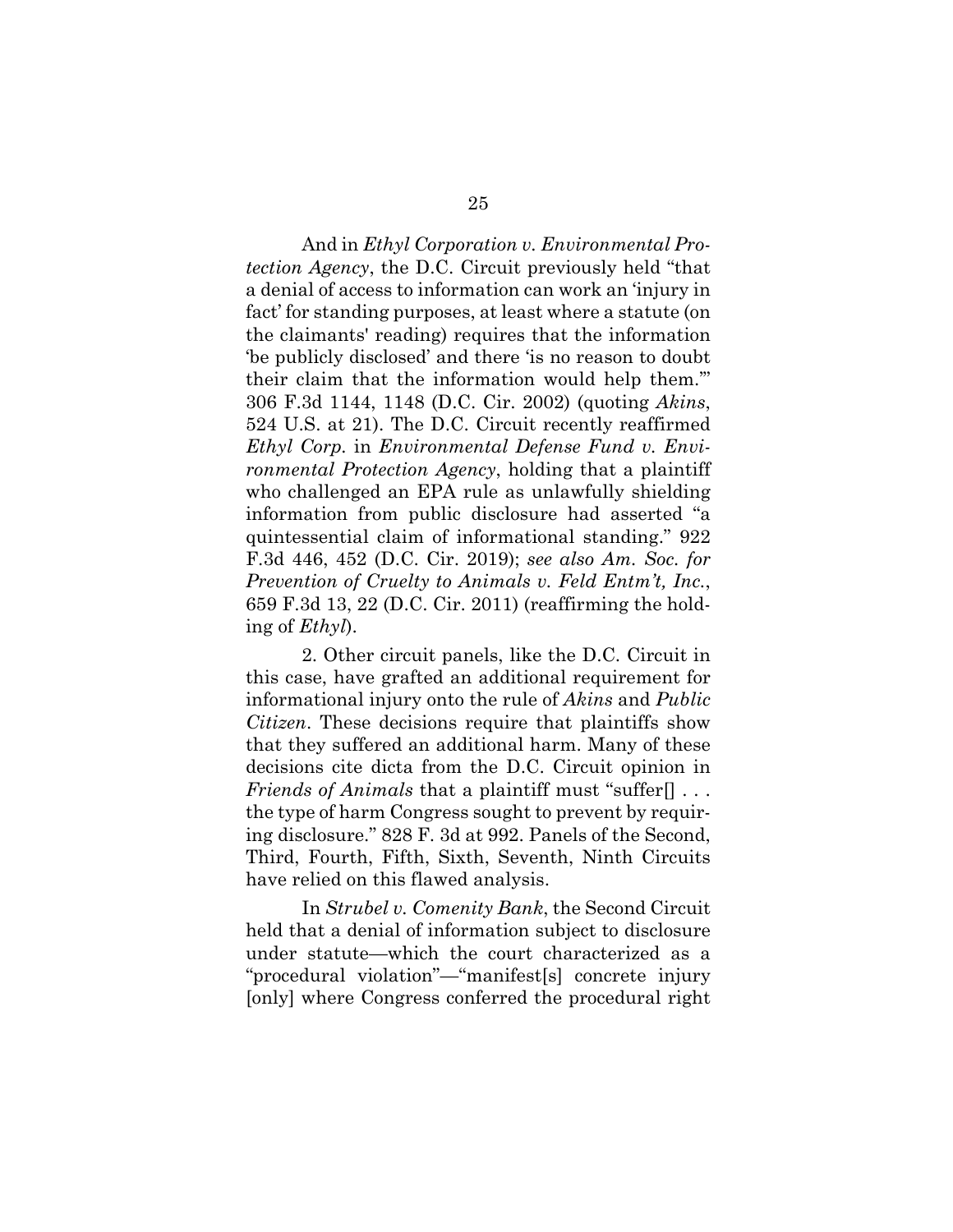to protect a plaintiff's concrete interests and where the procedural violation presents a 'risk of real harm' to that concrete interest." 842 F.3d 181, 190 (2d Cir. 2016). Based on this logic, the court concluded that an alleged violation of FCRA's notice requirements did not give rise to a cognizable informational injury. *Id.* at 194.

In *Long v. Southeastern Pennsylvania Transportation Authority*, the Third Circuit held that a group of plaintiffs had been injured by SEPTA's failure to provide copies of their consumer reports, but not by SEPTA's failure to notify them of their FCRA rights. 903 F.3d 312, 325 (3d Cir. 2018). The court reasoned that the former violation worked "'the very harm that Congress sought to prevent'" under the FCRA, *id*. at 324, whereas the latter violation was simply a "bare procedural violation" of the statute. *Id.* at 325.

In *Dreher v. Experian Information Solutions, Inc.*, the Fourth Circuit held that a plaintiff alleging an informational injury under statute must also "suffer[], by being denied access to that information, the type of harm *Congress sought to prevent* by requiring disclosure." 856 F.3d 337, 345–46 (4th Cir. 2017) (emphasis in original). Applying this test, the court held that a FCRA disclosure violation alleged by the plaintiff was insufficient to confer Article III standing because the plaintiff had not suffered "the type of harm Congress sought to prevent when it enacted the FCRA." *Id.* at 346.

In *Center for Biological Diversity v. BP America Production Company*, the Fifth Circuit considered a claim by an environmental organization that several offshore drilling companies had violated the reporting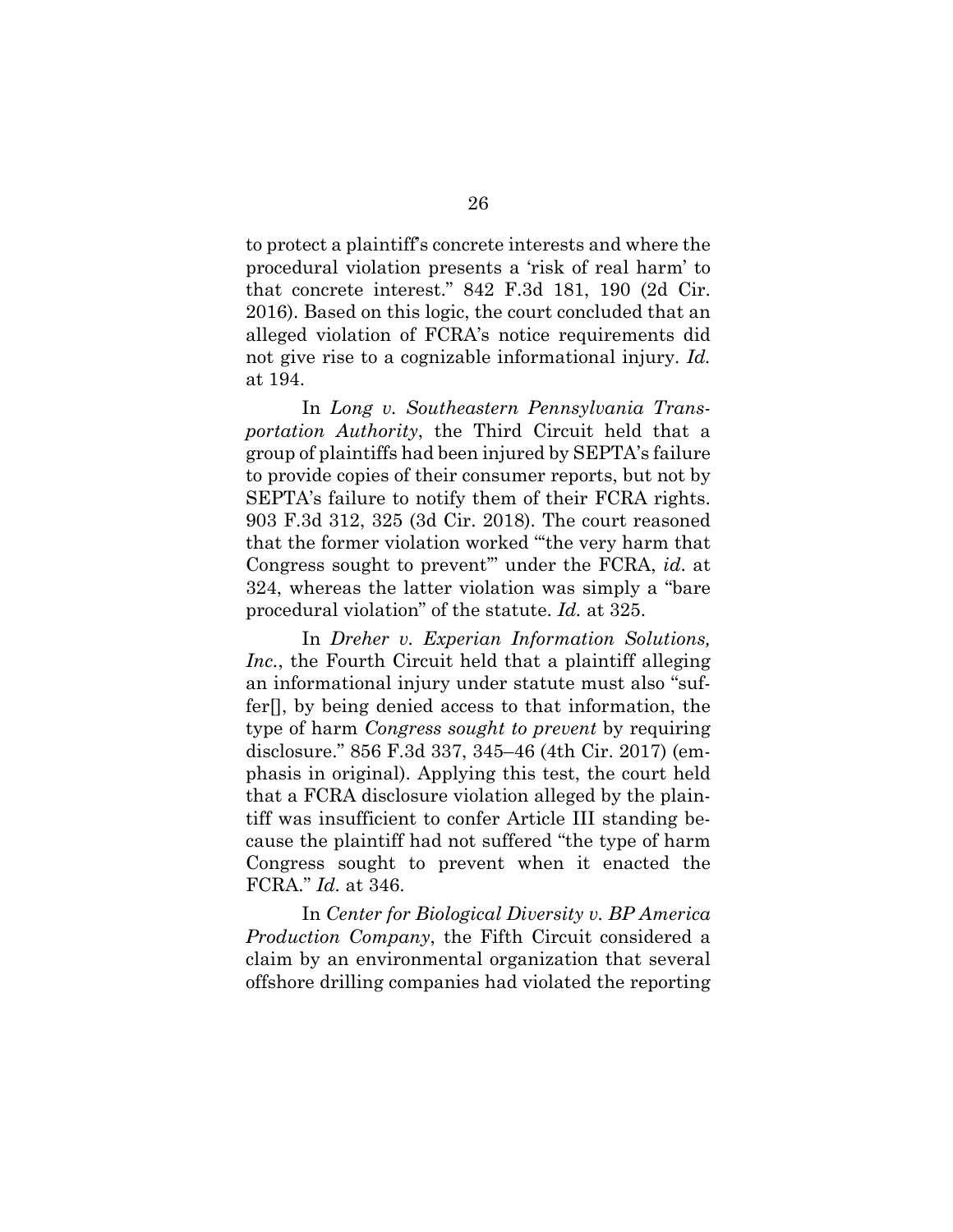requirements of the Emergency Planning and Community Right-to-Know Act. 704 F.3d 413, 428–31 (5th Cir. 2013). Although the court held that the organization had suffered a cognizable informational injury, it only reached that conclusion because the plaintiff had suffered the "kind of concrete informational injury that the statute was designed to redress." *Id.* at 429.

In *Huff v. TeleCheck Services, Inc*., the Sixth Circuit held that a plaintiff could not establish that a check verification company's failure to disclose all information required under FCRA was a concrete injury. 923 F.3d 458 (6th Cir. 2019). The court reasoned that the "alleged statutory violation did not harm [plaintiff's] interests" under FCRA because "it had no adverse consequences." *Id*. at 465.

In *Groshek v. Time Warner Cable, Inc.*, the Seventh Circuit held that a plaintiff alleging a violation of the FCRA's disclosure requirements had failed to establish an Article III informational injury. 865 F.3d 884, 888 (7th Cir. 2017), *cert. denied*, 138 S. Ct. 740 (2018). The court justified its holding on the grounds that "unlike the statutes at issue in *Akins* and *Public Citizen*, the statute here does not seek to protect [the plaintiff] from the kind of harm he claims he has suffered." *Ibid.* More recently, in *Casillas v. Madison Avenue Associates, Inc.*, the Seventh Circuit rejected a plaintiff's argument that she suffered an informational injury due to the defendant's failure to disclose how to dispute or verify her debt under the Fair Debt Collection Practices Act ("FDCPA"). 926 F.3d 329, 337–38 (7th Cir. 2019). The court distinguished the FDCPA from the disclosure statutes at issue in *Akins*  and *Public Citizen*, reasoning that that the FDCPA "protects an entirely different interest" and that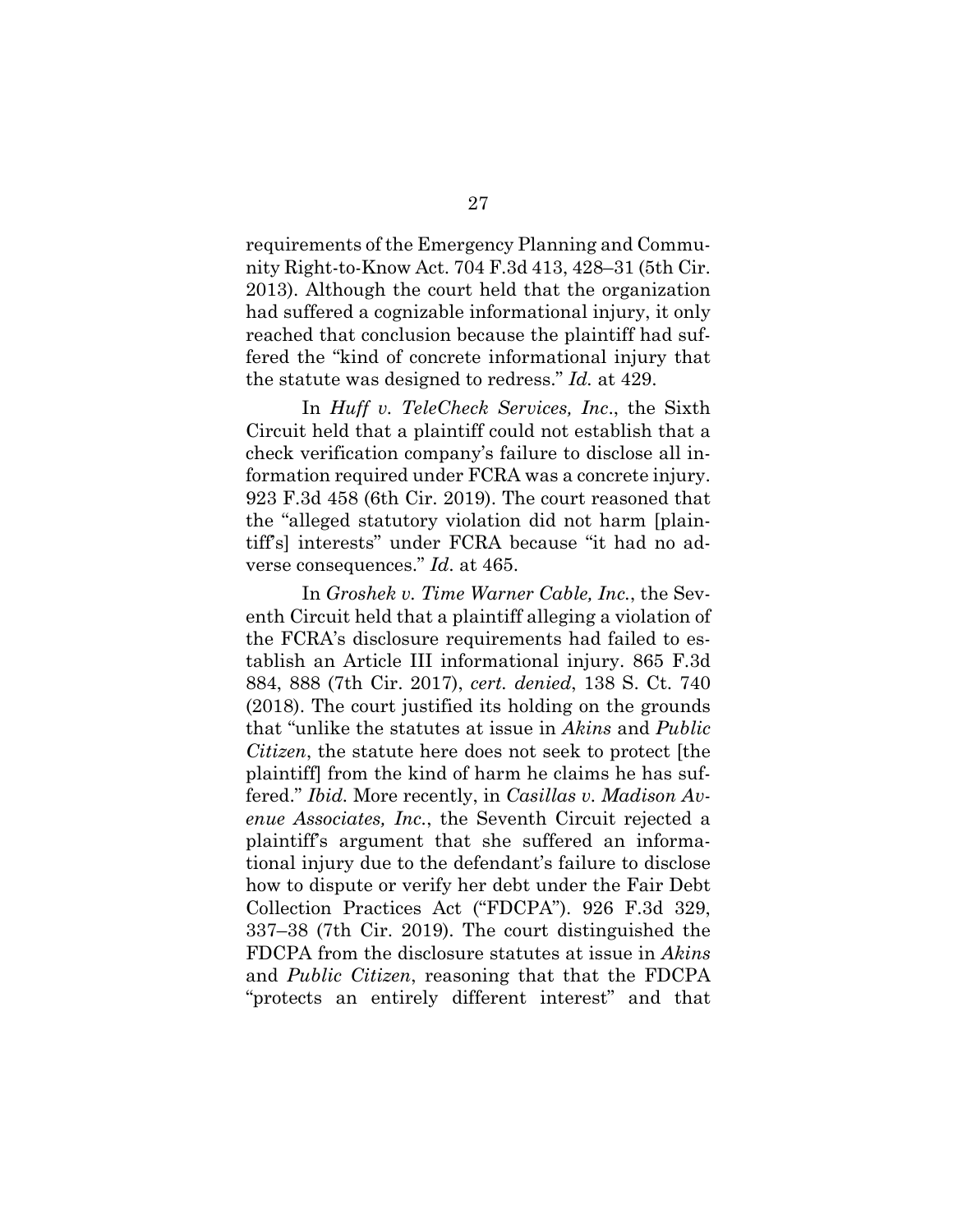plaintiff "alleged no material risk of harm to that interest." *Id*. at 338.

And in *Wilderness Society, Inc. v. Rey*, the Ninth Circuit considered a claim by three environmental organizations that the Forest Service had violated the notice requirements of the Forest Service Decisionmaking and Appeals Reform Act. 622 F.3d 1251, 1255 (9th Cir. 2010). The court concluded that the organizations did not suffer a cognizable informational injury because Congress's "purpose in mandating notice in the context of the [statute] was not to disclose information, but rather to allow the public opportunity to comment on the proposals." *Id.* at 1259.

3. The ruling below—which joins decisions by the Second, Fourth, Fifth, Seventh, and Ninth Circuits in departing from the *Akins* test—further muddies the waters of a doctrine that the Court went out of its way to clarify just two years ago. *See Spokeo*, 136 S. Ct. at 1549–50. Review of the decision below is required to resolve the deepening circuit split over the test for informational injury, which runs between (and in some cases, within) nine different courts of appeals. This Court should take the opportunity to reaffirm *Spokeo*, *Akins*, and *Public Citizen* and to restore order to the fractured landscape of informational injury law.

**III. THE COURT OF APPEALS' DECISION IS CONTRARY TO THE TEXT AND PURPOSE OF SECTION 208 AND DIMINISHES PRIVACY PROTECTION FOR PERSONAL DATA COLLECTED BY FEDERAL AGENCIES**

The decision of the court of appeals also warrants review because it undermines section 208 of the E-Government Act. That provision imposes an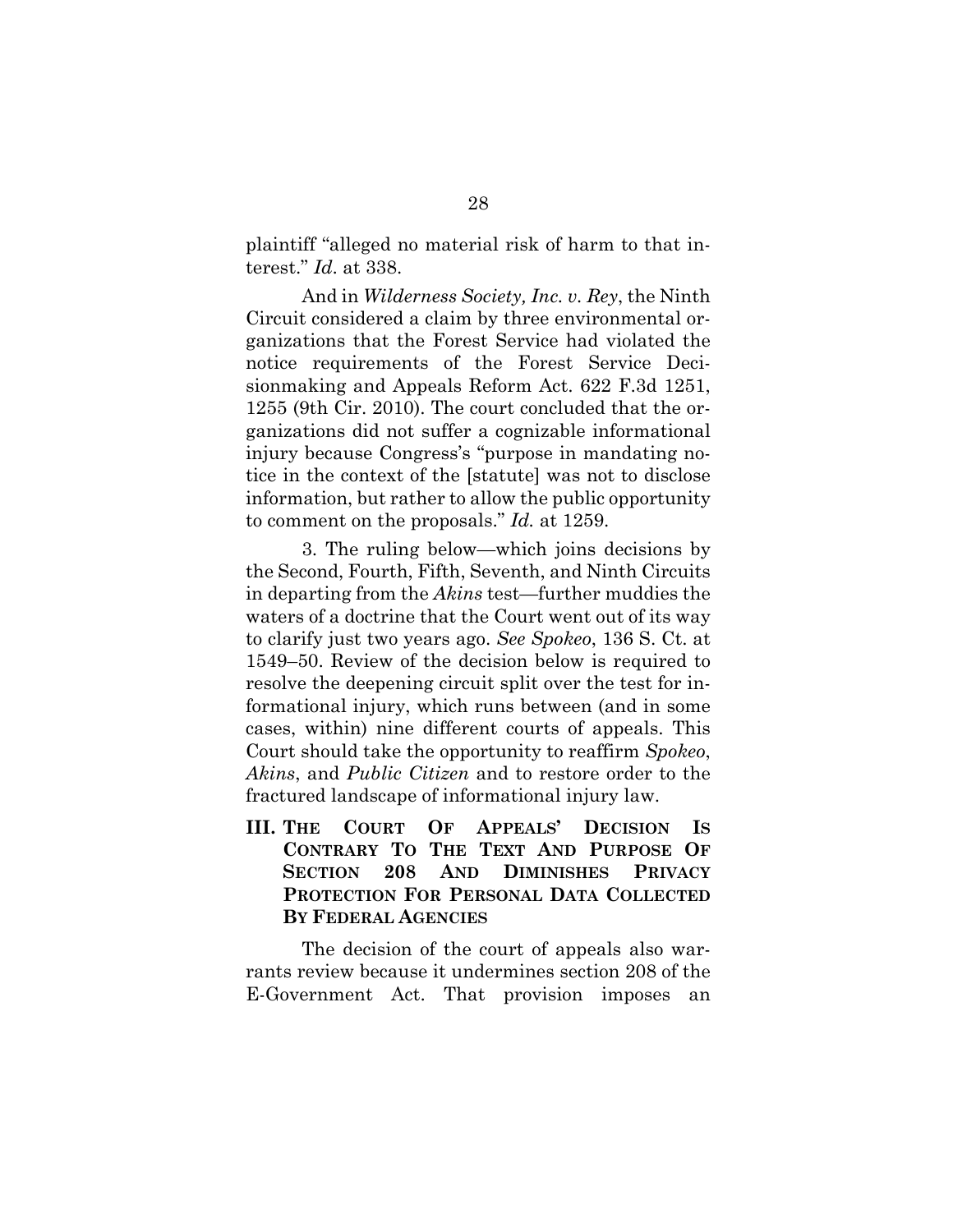obligation on federal agencies to conduct privacy impact assessments prior to the collection of personally identifiable information. The obligation is enforced through a provision that requires "publication" of the assessments. Not only does the D.C. Circuit decision prevent organizations such as EPIC from suing when an agency fails to publish a privacy impact assessment, it also bars individuals—even those who are the subjects of a data collection—from seeking publication of the required assessment. Under the court of appeals' view of informational standing, section 208 would be unenforceable.

Section 208 establishes critical safeguards for government recordkeeping systems, setting out obligations that federal agencies must satisfy prior to initiating any collection and use of personal data. Section 208 also imposes a publication requirement for privacy impact assessments so that the public can assess the adequacy of privacy safeguards for a proposed collection of personal data. By requiring federal agencies to "create" and "make . . . publicly available" a privacy impact assessment before initiating a new collection of personally identifiable information, section 208 serves Congress's dual objectives to "make the Federal Government more transparent and accountable," and to "ensure sufficient protections for the privacy of personal information as agencies implement citizen-centered electronic Government." E-Government Act  $\S\S 2(b)(9)$ , 208(a).

The court of appeals misconstrued section 208 in a way that will undermine both objectives. Contrary to the D.C. Circuit's postulation, privacy interests are protected by section 208 through "publication," *id.*   $\S 208(b)(1)(B)(iii)$ —which means literally to make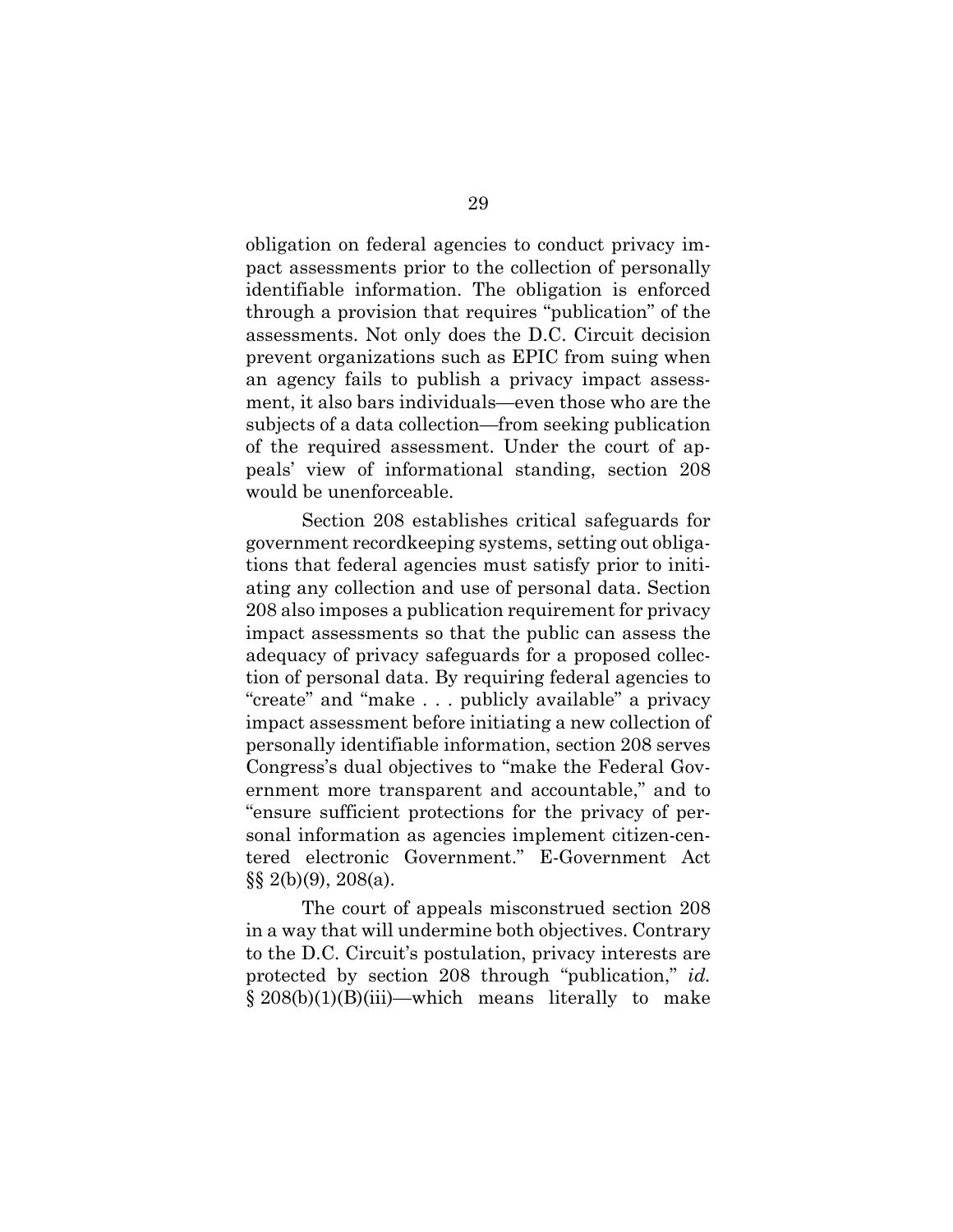information available to the general public, including EPIC and its members. Nowhere does the Act suggest that the right is limited to individuals who can demonstrate an additional privacy harm. Indeed, when Senator Lieberman, the primary sponsor of the E-Government Act, presented the Act on the Senate floor, he specifically listed "the public access community," "privacy advocates," and "non-profit groups interested in good government" as being among those who would benefit from passage of the Act. 148 Cong. Rec. at 11,228 (statement of Sen. Lieberman). EPIC and its members are part of all three constituencies identified by Senator Liberman. The E-Government Act was literally written with groups such as EPIC in mind.

The Office of Management and Budget guidance on the E-Government Act makes clear that section 208 was intended to "strengthen protections for privacy and other civil liberties" to "ensure that information is handled in a manner that maximizes both privacy and security." Joshua B. Bolten, Director, Office of Mgmt. & Budget, Executive Office of the President, M-03-22, Memorandum for Heads of Executive Departments and Agencies (Sept. 26, 2003).<sup>2</sup> The OMB guidance outlines the steps that agencies must take to complete a privacy impact assessment *before* a new system is developed or collection initiated, and the guidance stresses that agencies "must ensure that" the assessments are "made publicly available." *Ibid*.

The court of appeals simply misunderstood how section 208 achieves its objective: the requirement to make the privacy impact assessment "publicly

<sup>2</sup> https://georgewbush-whitehouse.archives.gov/omb/memoranda/ m03-22.html.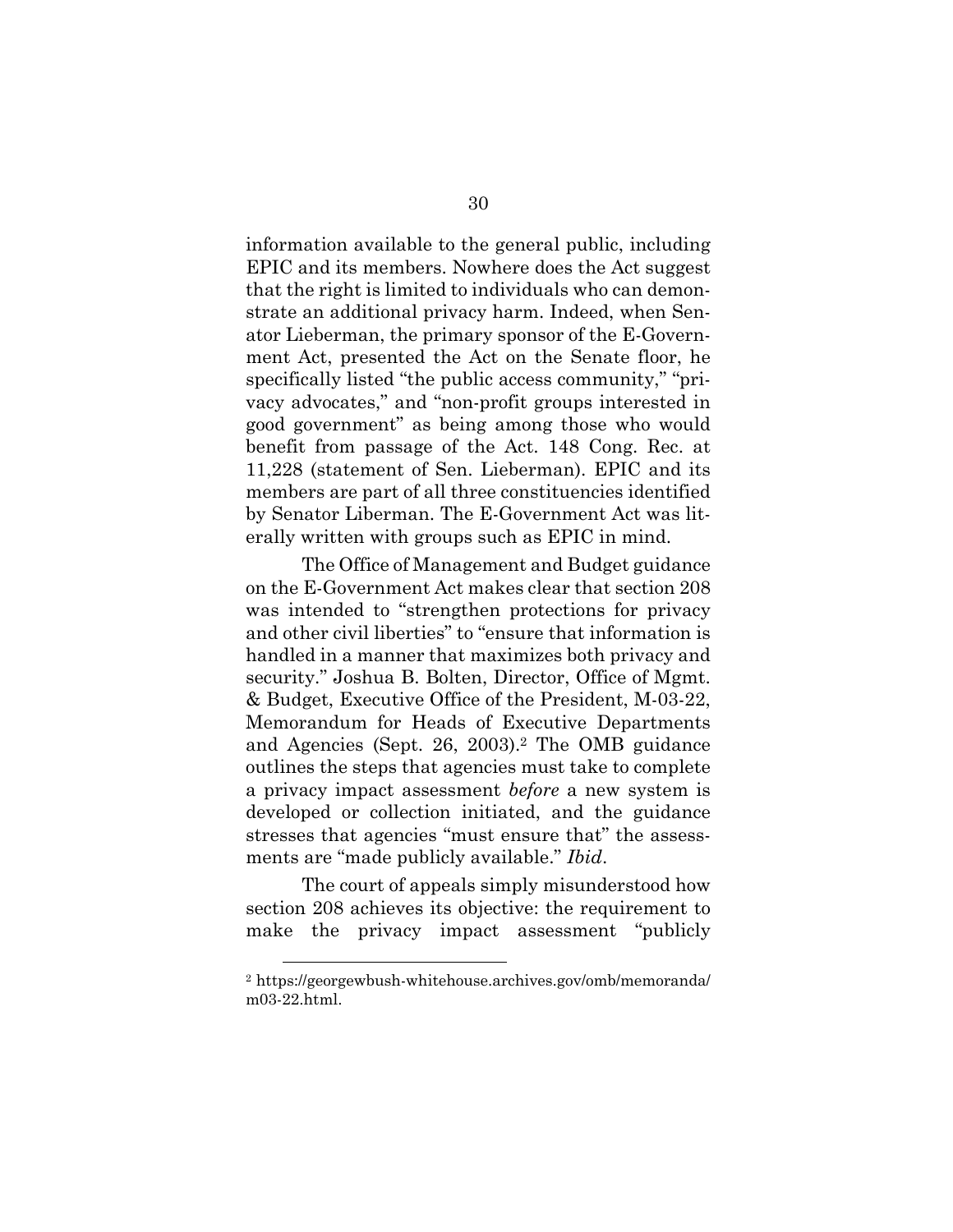available" is the key. E-Government Act §  $208(b)(1)(B)(iii)$ . Members of the public—both organizations and individuals—have a right to the information and must be able to enforce that right in court. The entire purpose of the provision is to ensure that the agency undertakes the necessary work prior to the collection of personal data. Publication to all is the means to ensure this outcome. The D.C. Circuit's decision—which fatally limits individuals' ability to enforce the statute and bars organizations from doing the same—defeats the purpose of section 208.

#### **IV. THIS CASE RAISES JURISDICTIONAL ISSUES OF NATIONAL IMPORTANCE THAT WARRANT THE COURT'S REVIEW**

The issues presented by this case are of exceptional importance. The court of appeals' errant ruling implicates the authority of the courts under Article III and the doctrine of informational injury as applied to numerous federal statutes requiring the disclosure of information.

1. The D.C. Circuit replaced the straightforward informational injury test affirmed in *Akins* with its own inquiry about what "type of harm" Congress "sought to prevent" when it enacted the E-Government Act. App. 13a. The court of appeals has thus conflated Congress's power to determine the scope of a particular statute with the courts' power to "say what [Article III] is" in cases arising from federal statutes. *Marbury v. Madison*, 1 Cranch 137, 178 (1803). The Court should not abide this error. *See Spokeo*, 136 S. Ct. at 1549. *"*Article III constitutes 'an inseparable element of the constitutional system of checks and balances' a structural safeguard that must 'be jealously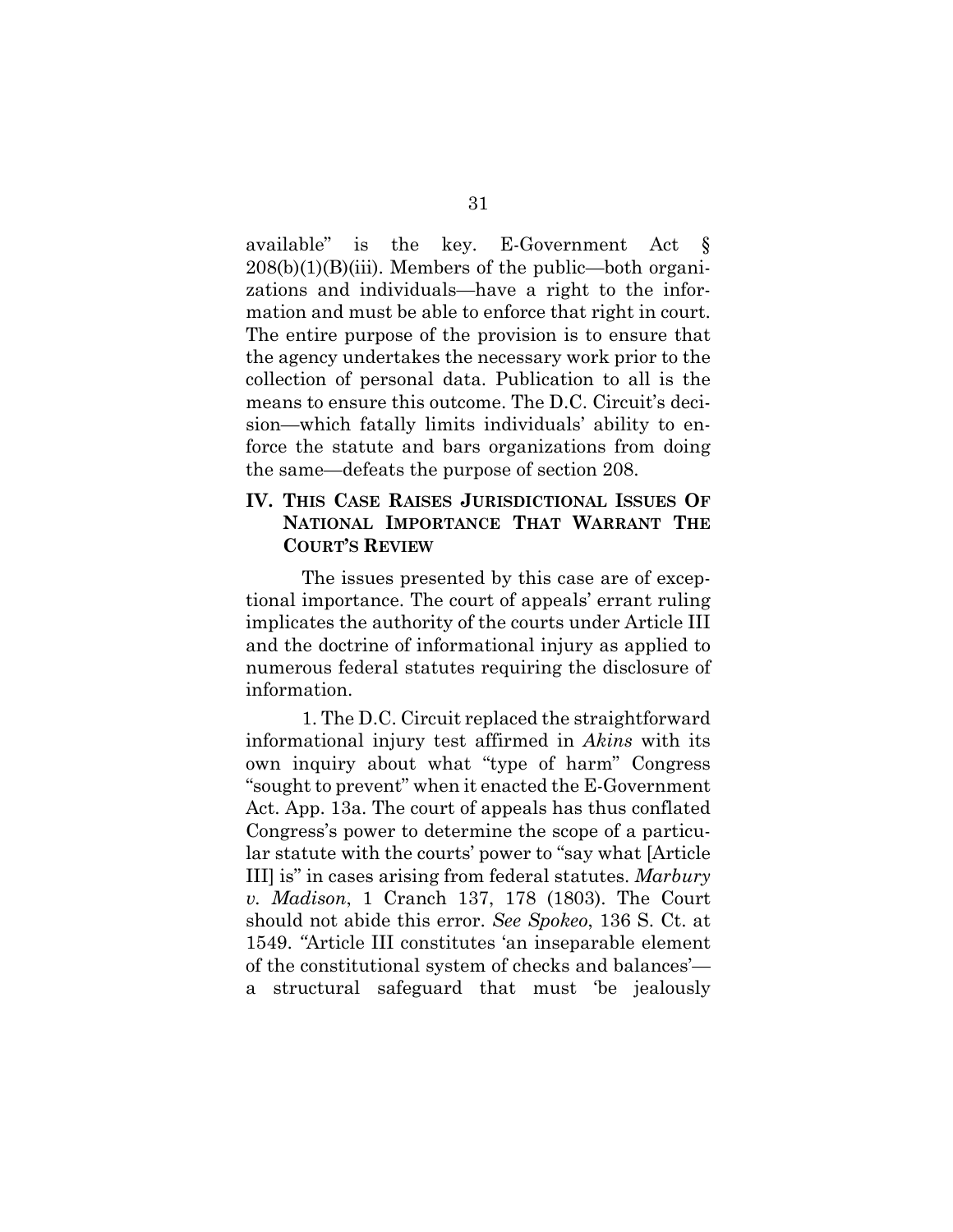guarded.'" *Wellness Int'l Network, Ltd. v. Sharif*, 135 S. Ct. 1932, 1950 (2015) (Roberts, J., dissenting).

2. The court of appeals' decision is also likely to generate substantial confusion and flawed rulings concerning the constitutional status of informational injury, an area of law over which the D.C. Circuit exercises special influence. *See* 13A Charles Alan Wright & Arthur R. Miller, *Federal Practice and Procedure* § 3531.4 (3d ed.) (collecting twelve noteworthy informational injury cases from federal circuit courts, seven of which were decided by the D.C. Circuit). The holding improperly discounts the injury inherent in being denied access to information that must be published by law.

If the lower court ruling is left undisturbed, it could lead courts to reject the Article III standing of plaintiffs to sue under other open government statutes for which federal court jurisdiction has long been available. Before a court could even *consider* their claims on the merits, plaintiffs challenging the withholding of records under the Freedom of Information Act could be forced to demonstrate a Congressionallyenvisaged harm separate from the denial of information. App. 14a. *Contra Public Citizen*, 491 U.S. at 449 ("Our decisions interpreting the Freedom of Information Act have never suggested that those requesting information under it need show more than that they sought and were denied specific agency records."). So too with parties seeking records or information under the Federal Advisory Committee Act, the Sunshine Act, the Federal Election Campaign Act, the Endangered Species Act, the Paperwork Reduction Act, the Emergency Planning and Community Right-to-Know Act, the Clean Water Act, or any other statute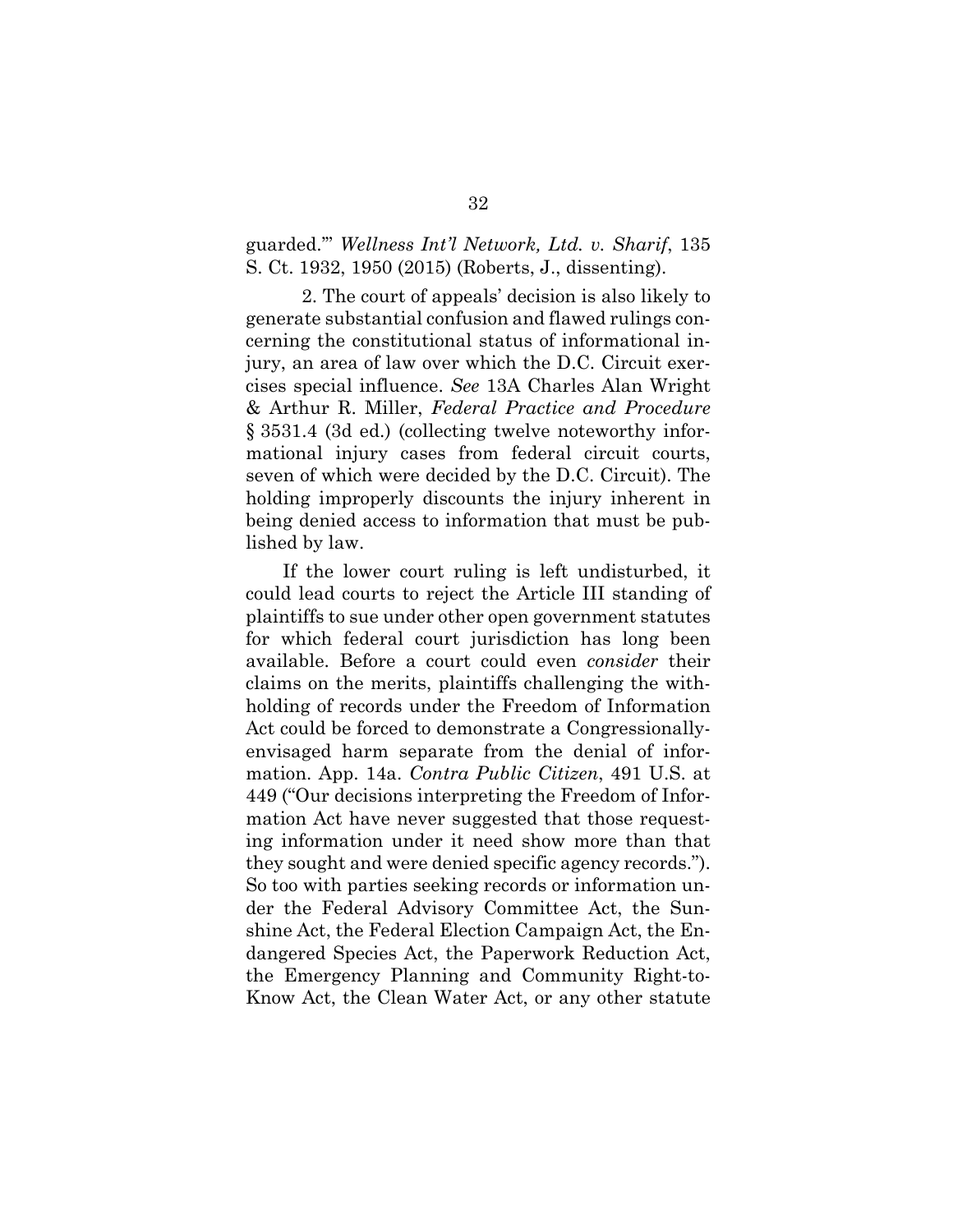under which Congress has guaranteed members of the public access to information. As this Court has made clear, "[t]here is no reason for a different rule" concerning the constitutional sufficiency of informational injuries alleged under different statutes. *Public Citizen*, 491 U.S. at 449.

#### **V. THE JUDGMENT BELOW SHOULD BE VACATED BECAUSE THE GOVERNMENT HAS RENDERED THIS CASE MOOT**

Not only is the D.C. Circuit's decision wrong as a matter of law; it is also subject to vacatur under *United States v. Munsingwear*, 340 U.S. 36 (1950), because the decision of this Court in *New York v. Department of Commerce*—which prompted the removal of the citizenship question from the 2020 Census—has rendered this case moot in its entirety. Where, as here, "a civil case from a court in the federal system . . . has become moot while on its way" to this Court, the Court's "established practice" is to "reverse or vacate the judgment below and remand with a direction to dismiss." *Id.* at 39. "Where it appears upon appeal that the controversy has become entirely moot, it is the duty of the appellate court to set aside the decree below and to remand the cause with directions to dismiss." *Great W. Sugar Co. v. Nelson*, 442 U.S. 92, 93 (1979); *see also Azar v. Garza*, 138 S. Ct. 1790, 1793 (2018) (per curiam); *Trump v. Hawaii*, 138 S. Ct. 377 (2017); *Amanatullah v. Obama*, 135 S. Ct. 1545, 1546 (2015).

Vacatur under *Munsingwear* is warranted "where mootness results from the unilateral action of the party who prevailed in the lower court" or where the "controversy presented for review has 'become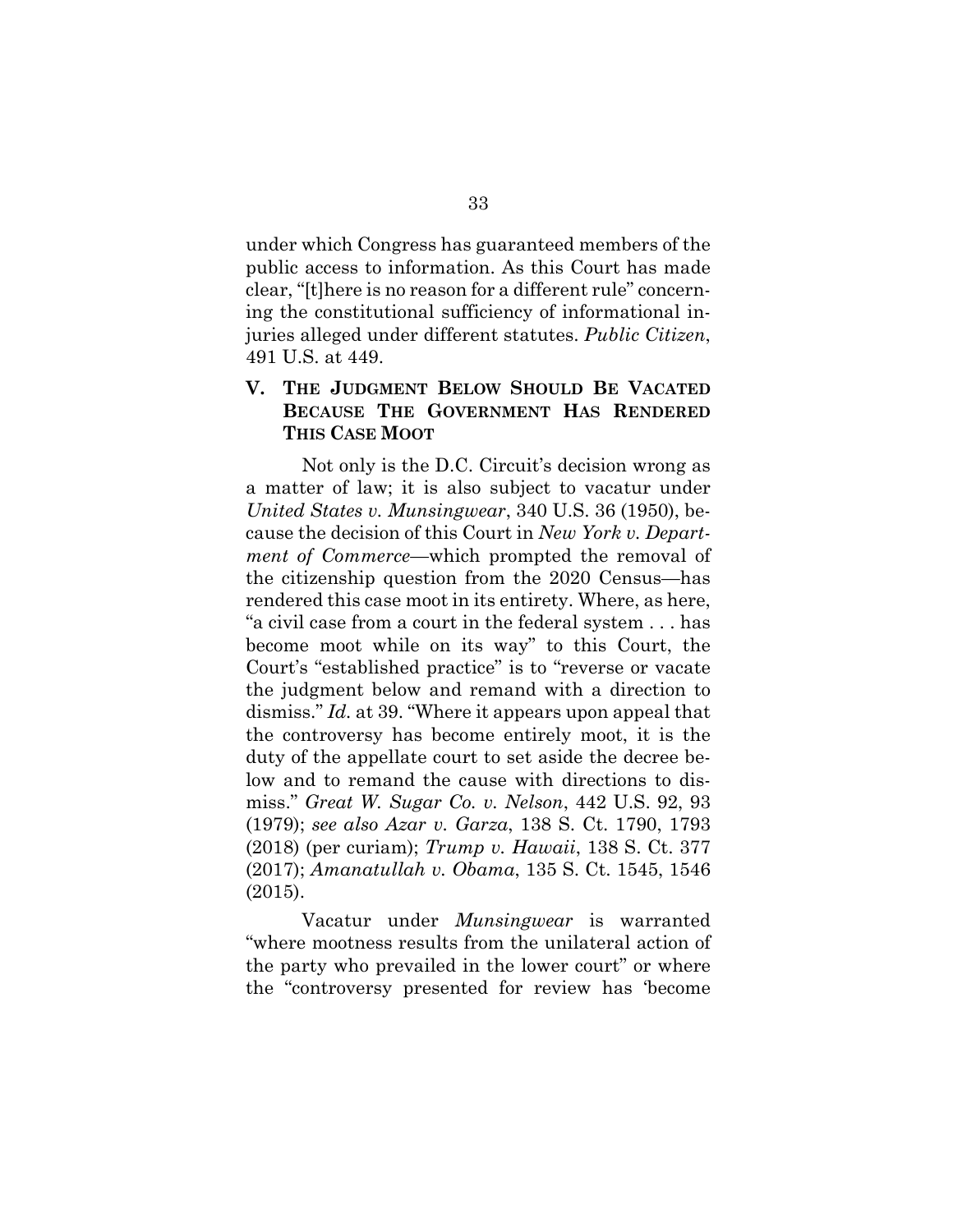moot due to circumstances unattributable to any of the parties.'" *U.S. Bancorp Mortg. Co. v. Bonner Mall P'ship*, 513 U.S. 18, 23 (1994). This reflects the principle that "[a] party who seeks review of the merits of an adverse ruling, but is frustrated by the vagaries of circumstance" or the "unilateral action of the party who prevailed below," should "not in fairness be forced to acquiesce in the judgment." *U.S. Bancorp*, 513 U.S. at 25*.* Vacatur prevents a decision "unreviewable because of mootness" from "spawning any legal consequences," *Munsingwear*, 340 U.S. at 41, and "clears the path for future relitigation by eliminating a judgment the loser was stopped from opposing on direct review." *Arizonans for Official English v. Arizona*, 520 U.S. 43, 71 (1997) (internal quotation marks omitted).

This case is moot. There is "no case or controversy, and a suit becomes moot, when the issues presented are no longer live or the parties lack a legally cognizable interest in the outcome." *Chafin v. Chafin*, 568 U.S. 165, 172 (2013) (internal quotation marks omitted). The day before the D.C. Circuit's decision in this case, on June 27, 2019, this Court affirmed in part a lower court decision prohibiting the Bureau from adding the citizenship question to the census. *Dep't of Commerce*, 139 S. Ct. at 2576. On July 11, 2019, President Donald Trump confirmed that—as a result of the Court's decision—the Department of Commerce had withdrawn the citizenship question. Exec. Order No. 13,880, Fed. Reg. 33,821, 33,821 (2019). There being no more citizenship question on the 2020 Census, this case is moot in its entirety. *See Church of Scientology of Cal. v. United States*, 506 U.S. 9, 12 (1992).

Moreover, the mootness of this case is entirely attributable to events beyond EPIC's control. EPIC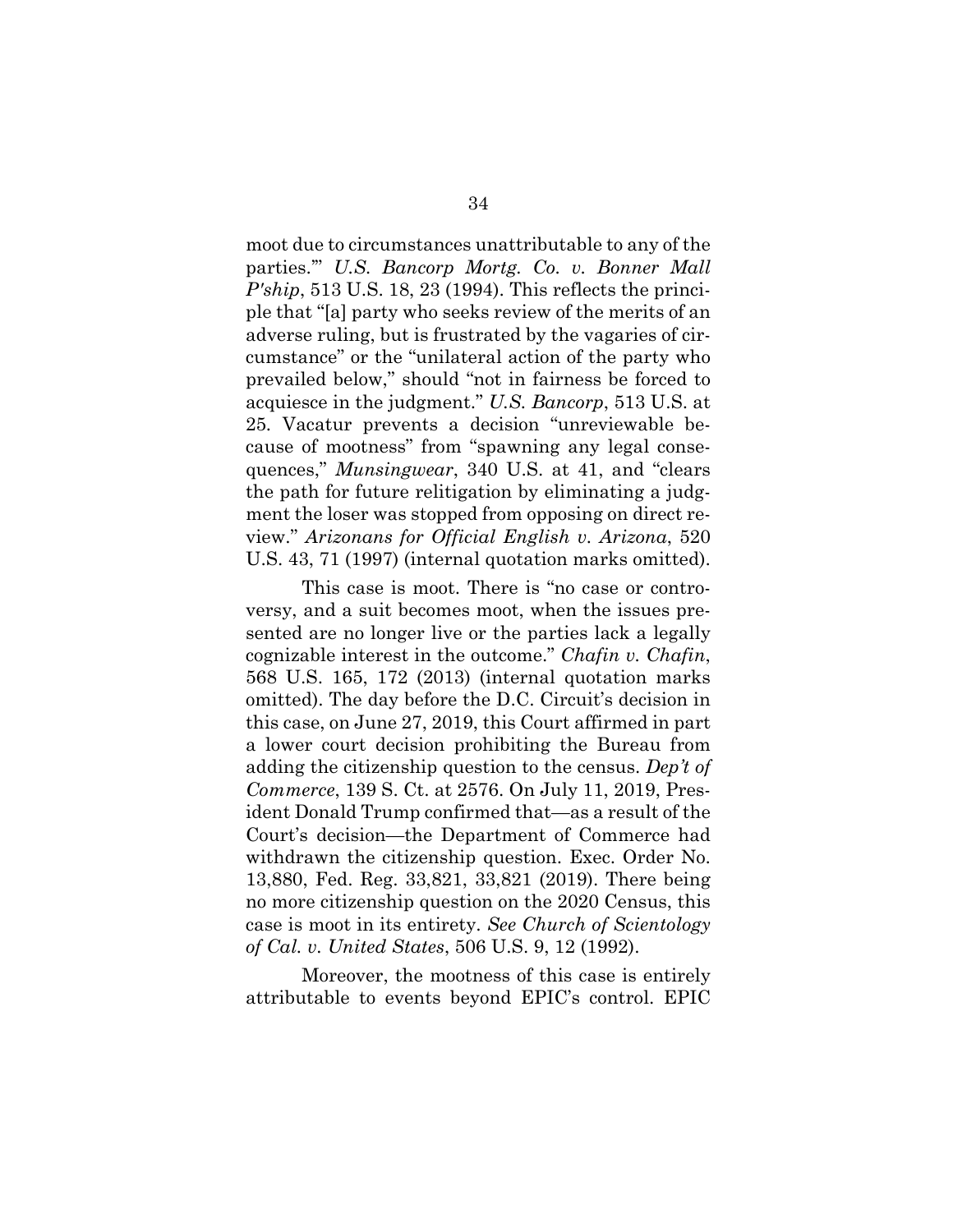has thus been unfairly deprived of any opportunity to seek review of the D.C. Circuit's adverse standing decision. *See Iron Arrow Honor Soc'y v. Heckler*, 464 U.S. 67, 70 (1983) ("Federal courts lack jurisdiction to decide moot cases because their constitutional authority extends only to actual cases or controversies."). The court's ruling is also likely to "spawn[]" significant negative consequences for Article III judicial power, informational injury doctrine, and the effective operation of the E-Government Act. *Munsingwear*, 340 U.S. at 41*.* 

Because EPIC "ought not in fairness be forced to acquiesce in the judgment" that it can no longer properly appeal, *U.S. Bancorp*, 513 U.S. at 25, the Court should vacate the judgment of the D.C. Circuit and remand with instructions to the dismiss the case in full.